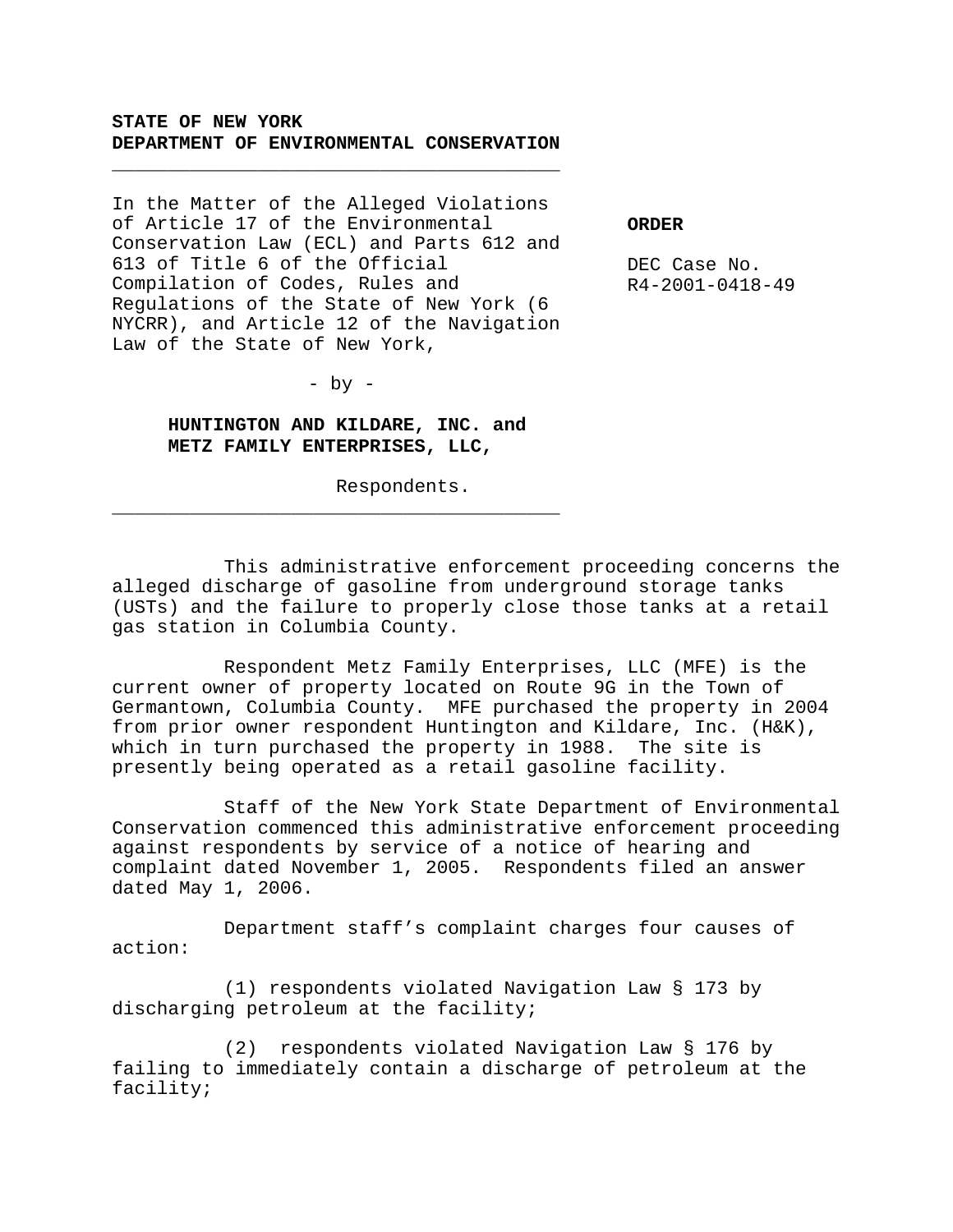(3) respondents violated ECL 17-0501 by discharging petroleum into the waters of the State in contravention of water quality standards established at 6 NYCRR 703.5; and

(4) respondents violated 6 NYCRR 613.9(b) by failing to properly permanently close three 4,000 gallon steel USTs after being notified that the tanks had not been properly closed, and by failing to comply with regulatory testing, inspection, registration, and reporting requirements until the tanks were properly closed.

Department staff alleges that respondent H&K committed the first three causes of action since August 4, 1998, the date the Department informed H&K of a petroleum discharge at the property, and the fourth cause of action since April 30, 2001, thirty days after it notified H&K that the tanks were not properly closed. Staff alleges that MFE committed the first three causes of action since February 27, 2004, the date MFE purchased the property, and the fourth cause of action since March 27, 2004, thirty days after MFE purchased the property.

Staff seeks a \$15,000 penalty against each respondent, and various items of remedial relief, including the proper registration of the three 4,000 gallon steel USTs, the proper closing of the USTs, and the investigation and remediation of the petroleum discharge at the property.

The matter was referred to the Department's Office of Hearings and Mediation Services, and assigned to Chief Administrative Law Judge (ALJ) James T. McClymonds. After conducting an adjudicatory hearing on January 28 and 29, 2008, Chief ALJ McClymonds prepared the attached hearing report. I adopt the Chief ALJ's hearing report as my decision in this matter, subject to the following comments.

Based upon the record, I conclude that Department staff proved the violations charged by a preponderance of the evidence. I also conclude that the proposed civil penalty is well within the amounts authorized by statute and guidance and is justified under the circumstances. I further conclude that the tank closure and remediation recommended to address the violations are appropriate.

The Department has adopted a Civil Penalty Policy (issued June 20, 1990) for assessing civil penalties. One of the steps set forth in the Policy involves a calculation of the economic benefit that accrues to a respondent because of its noncompliance. The intent is to recover at least the economic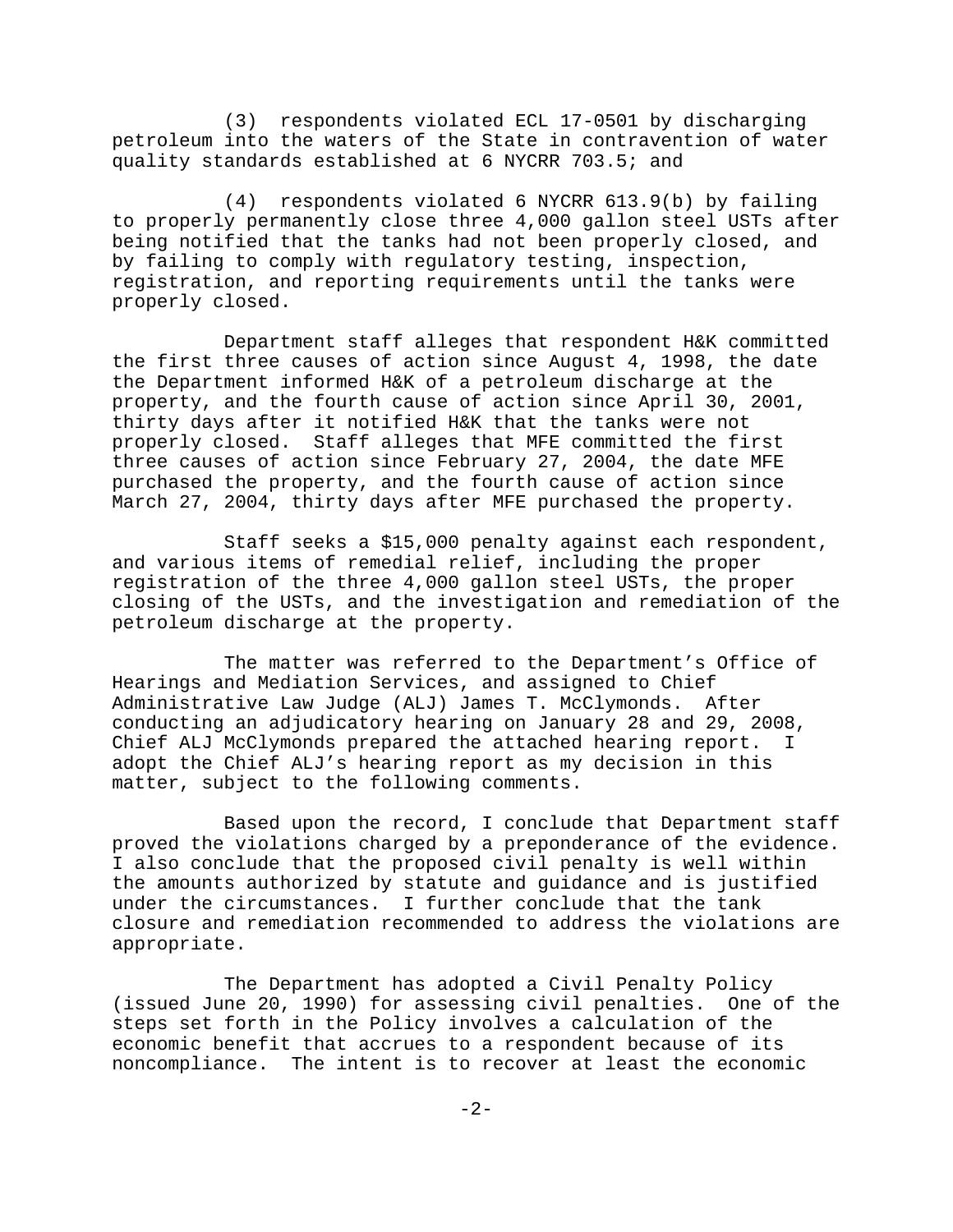benefit of noncompliance unless staff determines that it (1) provides de minimis benefits, (2) goes against a compelling public interest, or (3) was not requested based on an exercise of prosecutorial discretion. In essence, the default is to recover the economic benefit. This means that the reasons for not seeking the economic benefit are intentionally compelling and should be documented and explained.

Here, staff prepared a careful and detailed calculation of the economic benefit of noncompliance that accrued to the respondents. Exh 19. The penalty requested by staff was less than the economic benefit, but staff did not explain the deviation. Accordingly, while I agree with the Chief ALJ that the requested penalty is warranted by this record, for all future matters, I direct staff to explain any deviations from the Civil Penalty Policy.

**NOW, THEREFORE,** having considered this matter and being duly advised, it is **ORDERED** that:

I. Respondents Huntington and Kildare (H&K) and Metz Family Enterprises, LLC (MFE) are adjudged to have committed the following violations:

> A. Since August 4, 1998, respondent H&K violated Navigation Law § 173 by discharging petroleum at the facility.

B. Since August 4, 1998, respondent H&K violated Navigation Law § 176 by failing to immediately contain a discharge of petroleum at the facility.

C. Since August 4, 1998, respondent H&K violated ECL 17-0501 by discharging petroleum into the waters of the State in contravention of water quality standards established at 6 NYCRR 703.5.

D. Since April 30, 2001, respondent H&K violated 6 NYCRR 613.9(b) by failing to properly permanently close three 4,000 gallon steel USTs after being notified that the tanks had not been properly closed, and failing to comply with regulatory testing, inspection, registration, and reporting requirements until the tanks were properly closed.

E. Since February 27, 2004, respondent MFE violated Navigation Law § 173 by discharging petroleum at the facility.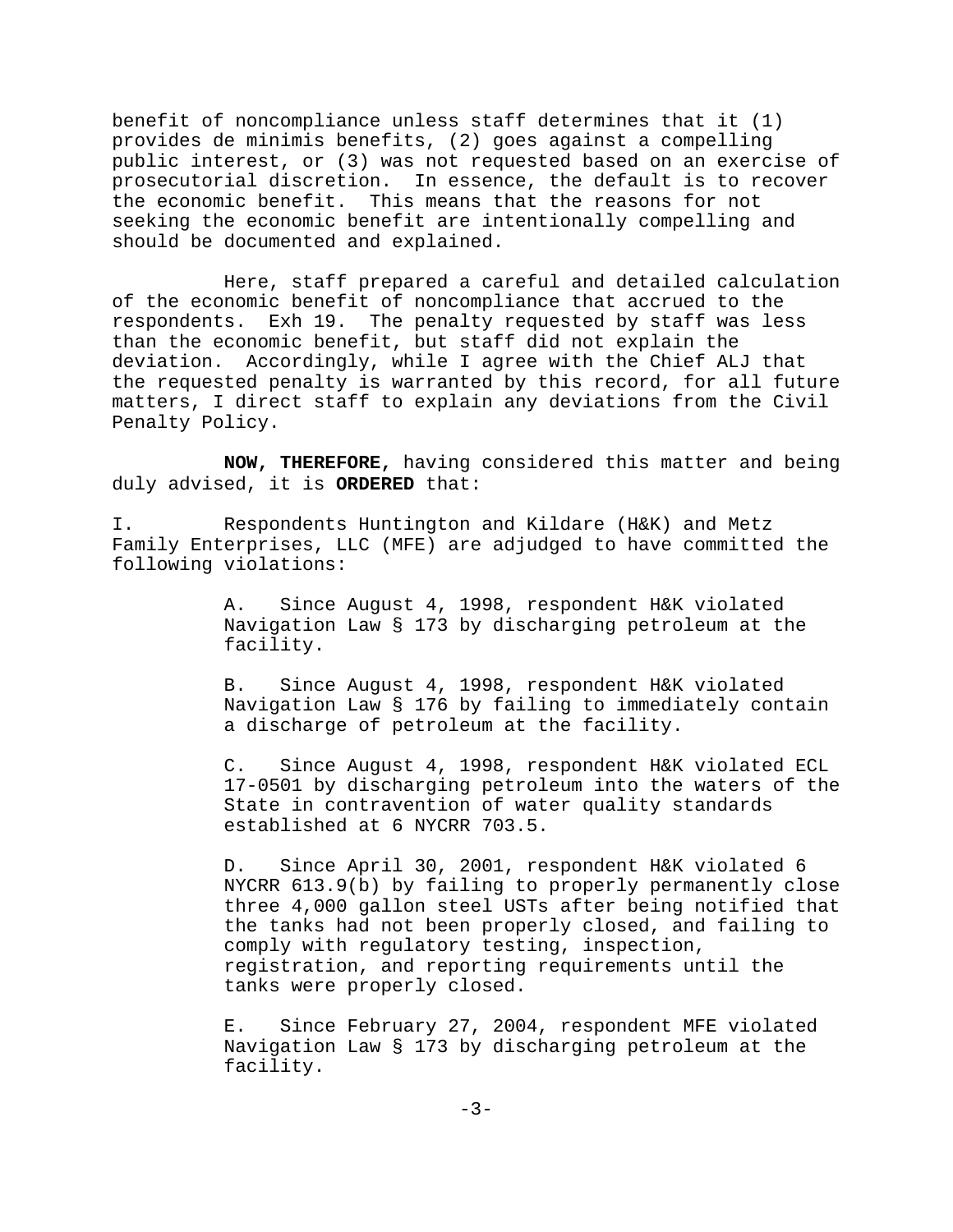F. Since February 27, 2004, respondent MFE violated Navigation Law § 176 by failing to immediately contain a discharge of petroleum at the facility.

G. Since February 27, 2004, respondent MFE violated ECL 17-0501 by discharging petroleum into the waters of the State in contravention of water quality standards established at 6 NYCRR 703.5.

H. Since March 27, 2004, respondent MFE violated 6 NYCRR 613.9(b) by failing to properly permanently close three 4,000 gallon steel USTs within 30 days after purchasing the property, and failing to comply with regulatory testing, inspection, registration, and reporting requirements until the tanks were properly closed.

II. H&K is assessed a civil penalty in the amount of fifteen thousand dollars (\$15,000). The civil penalty shall be paid within thirty (30) days after service of this order upon respondents.

III. MFE is assessed a civil penalty in the amount of fifteen thousand dollars (\$15,000). The civil penalty shall be paid within thirty (30) days after service of this order upon respondents.

IV. Payment of the civil penalties assessed to H&K and MFE in paragraphs II and III above shall be made in the form of a cashier's check, certified check, or money order payable to "New York State Department of Environmental Conservation" and mailed to the Department at the following address:

> Ann Lapinski, Esq. Senior Attorney New York State Department of Environmental Conservation Office of the General Counsel 625 Broadway, 14th Floor Albany, New York 12233-1500.

V. Within thirty (30) days after service of this order upon respondent MFE, MFE shall submit a Petroleum Bulk Storage (PBS) application and registration fee transferring ownership of the three 4,000 gallon steel USTs at the property to itself.

VI. Within thirty (30) days after service of this order upon respondents MFE and H&K, MFE and H&K shall submit a work plan to the Department describing the method and procedure to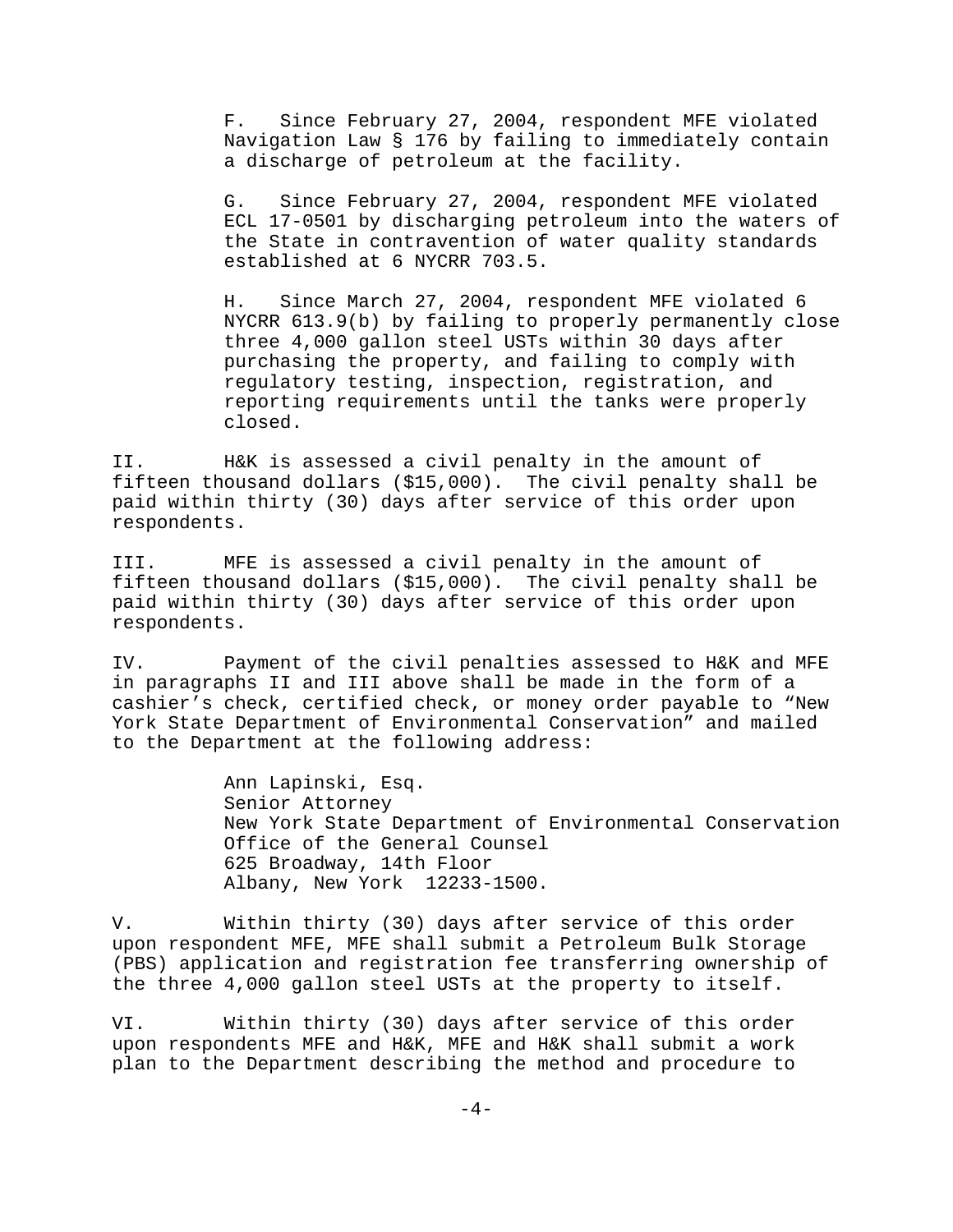properly close the three 4,000 gallon steel USTs located on the property according to the requirements of 6 NYCRR 613.9 and a Department guidance document called "Spill Prevention Operations Technology Series [SPOTS] #14." The Department shall either approve or disapprove of the plan, in writing. If the submittal is disapproved, the Department shall specify any deficiencies and required modifications. Within 20 days of the receipt of the Department's disapproval notice, respondents shall submit a revised work plan that addresses the Department's comments, correcting all deficiencies identified in the disapproval notice.

VII. Within fifteen (15) days of receipt of the Department's notice of approval of the work plan, submitted pursuant to paragraph VI above, respondents MFE and H&K shall begin to implement the approved work plan.

VIII. Within sixty (60) days of the closure of the tanks noted in paragraph VI above, respondent MFE and H&K shall submit a tank closure report that includes a description of the work performed, any applicable disposal receipts, and the results of the environmental assessment required by SPOTS #14.

IX. If the results of the environmental assessment necessitate an additional subsurface investigation, the Department will notify respondents in writing. Within thirty (30) days of receipt of the Department's notice of the requirement for additional subsurface investigation, respondents MFE and H&K shall submit a subsurface investigation work plan, detailing the work proposed to delineate and characterize the identified petroleum contamination originating from the property. The Department shall either approve or disapprove of the plan, in writing. If the submittal is disapproved, the Department shall specify any deficiencies and required modifications. Within twenty (20) days of the receipt of the Department's disapproval notice, respondents shall submit a revised work plan that addresses the Department's comments, correcting all deficiencies identified in the disapproval notice.

X. Within fifteen (15) days of receipt of the Department's notice of approval of the subsurface investigation work plan, submitted pursuant to paragraph IX above, respondents MFE and H&K shall begin to implement the approved plan.

XI. Upon the date of service of this order upon respondents, respondents MFE and H&K shall begin quarterly sampling of all on-site monitoring wells and continue that sampling up to at least one year after demonstrating that the groundwater at this site meets State groundwater standards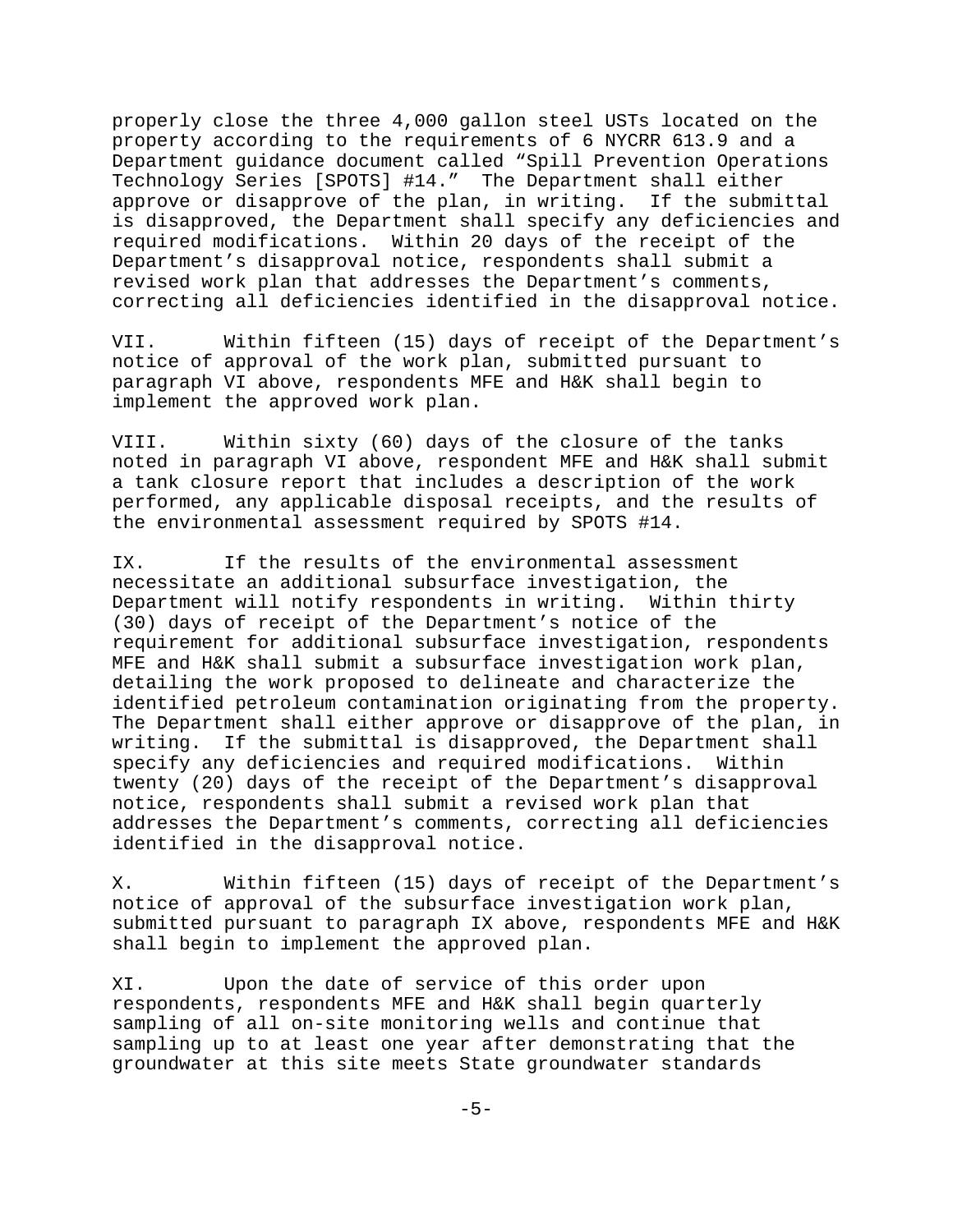contained in 6 NYCRR 703.5 or an acceptable alternative as determined by the Department.

XII. All communications from respondent to the Department concerning this order shall be made to Ann Lapinski, Esq., at the address listed in paragraph IV above.

XIII. The provisions, terms, and conditions of this order shall bind respondents MFE and H&K, and their agents, successors, and assigns, in all capacities.

> For the New York State Department of Environmental Conservation

By:  $/s/$ 

Alexander B. Grannis Commissioner

Dated: December 22, 2009 Albany, New York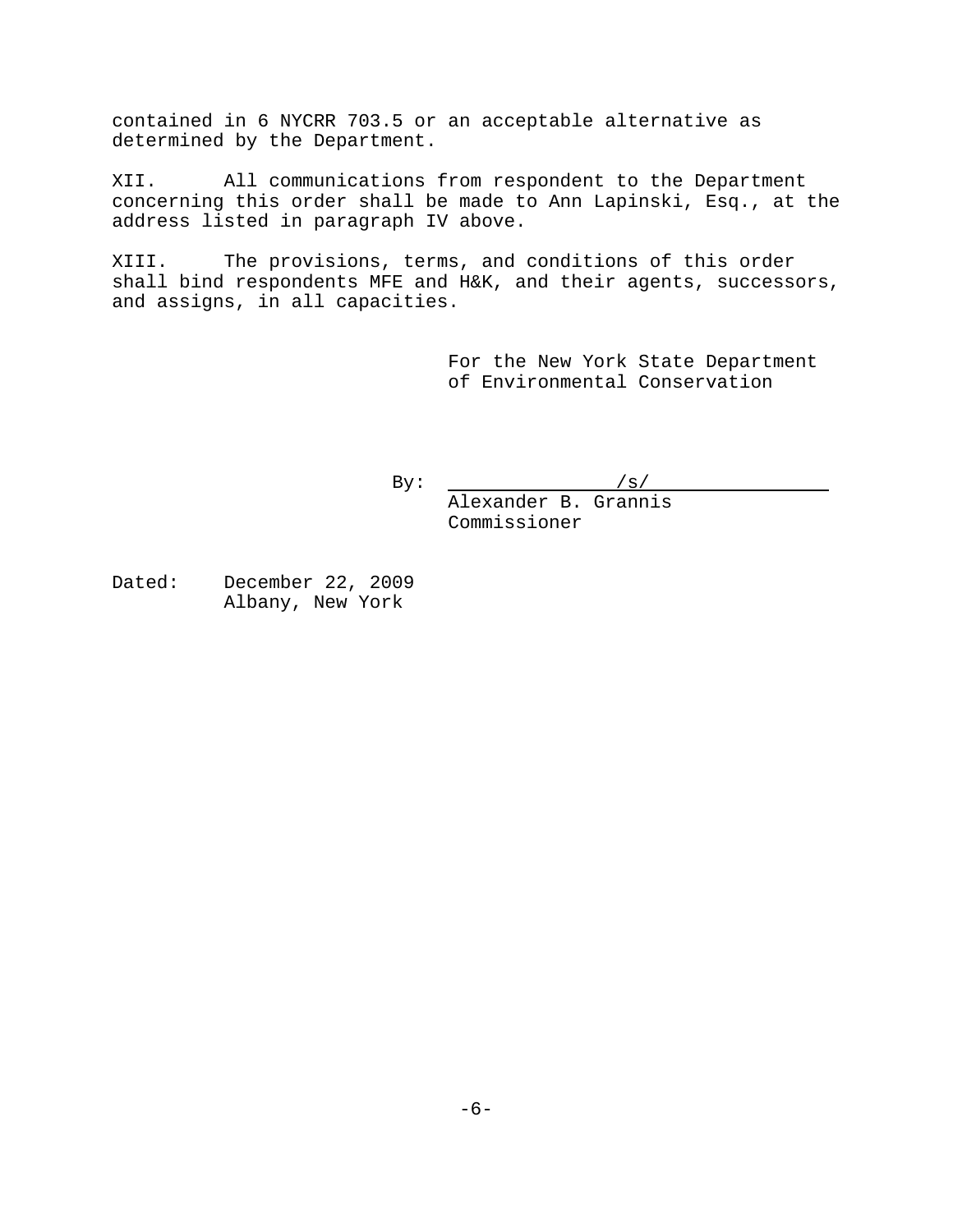# **STATE OF NEW YORK DEPARTMENT OF ENVIRONMENTAL CONSERVATION**

\_\_\_\_\_\_\_\_\_\_\_\_\_\_\_\_\_\_\_\_\_\_\_\_\_\_\_\_\_\_\_\_\_\_\_\_\_\_\_\_

In the Matter of the Alleged Violations of Article 17 of the Environmental Conservation Law ("ECL") of the State of New York and Parts 612 and 613 of Title 6 of the Official Compilation of Codes, Rules and Regulations of the State of New York ("6 NYCRR"), and Article 12 of the Navigation Law of the State of New York,

**HEARING REPORT**

DEC Case No. R4-2001-0418-49

 $-$  by  $-$ 

\_\_\_\_\_\_\_\_\_\_\_\_\_\_\_\_\_\_\_\_\_\_\_\_\_\_\_\_\_\_\_\_\_\_\_\_\_\_\_\_

**HUNTINGTON AND KILDARE, INC. and METZ FAMILY ENTERPRISES, LLC,**

Respondents.

#### Appearances:

-- Alison H. Crocker, Deputy Commissioner and General Counsel (Ann Lapinski of counsel), for the Department of Environmental Conservation

-- Sgambettera & Associates, P.C. (Matthew J. Sgambettera of counsel), for respondent Metz Family Enterprises, LLC

-- James Metz, Jr., for respondent Huntington and Kildare, Inc.

#### HEARING REPORT

#### Proceedings

This administrative enforcement proceeding concerns the alleged discharge of gasoline and the failure to properly close petroleum bulk storage tanks at a retail gasoline station located in Germantown, Columbia County. Staff of the Department of Environmental Conservation ("Department") commenced this proceeding by service of a notice of hearing and complaint dated November 1, 2005, against respondents Huntington and Kildare, Inc. and Metz Family Enterprises, LLC (collectively "respondents"). Respondents filed an answer dated May 1, 2006, in which they deny the allegations of liability asserted in the complaint, and raise four defenses.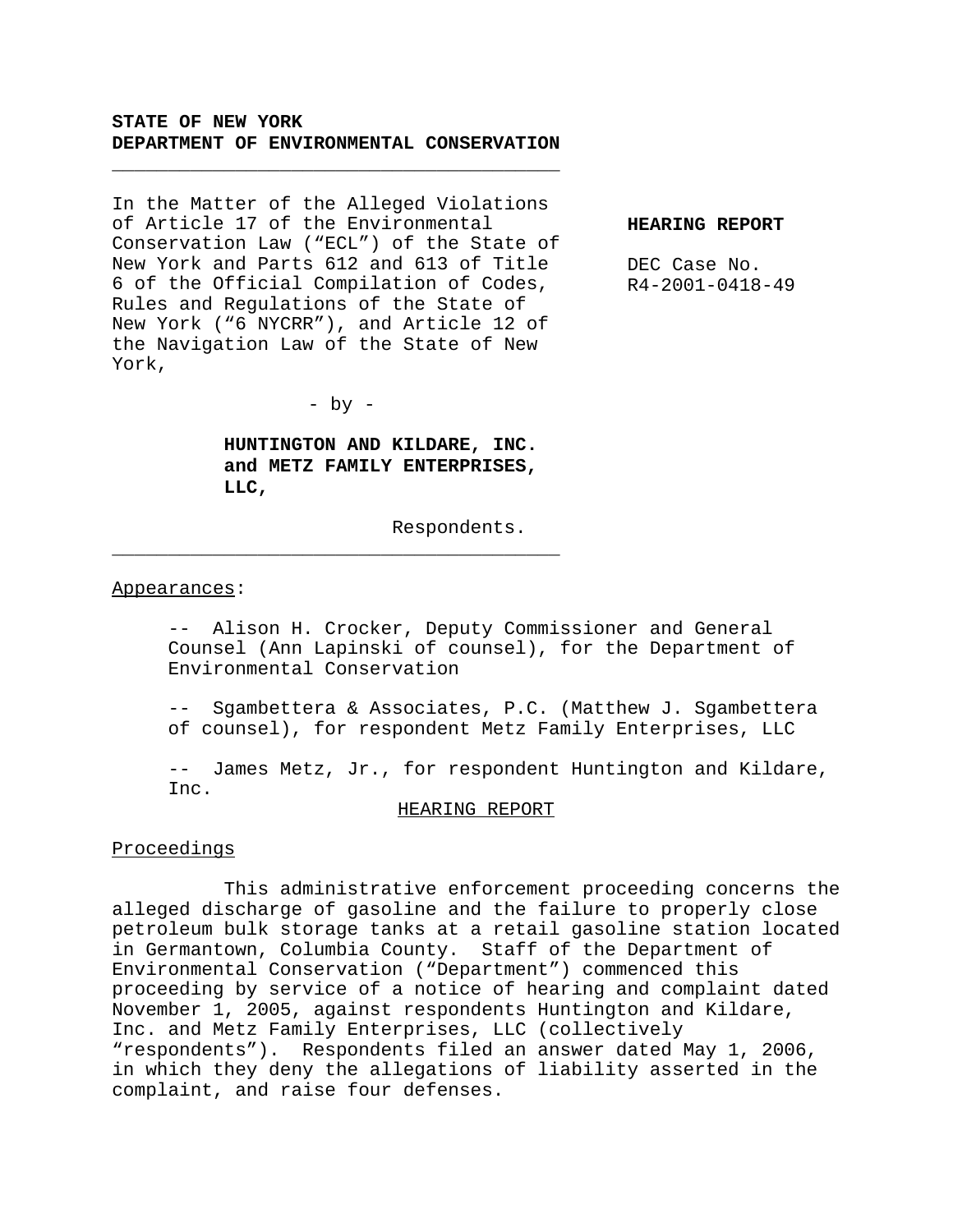The underlying factual allegations alleged in the complaint and admitted in the answer are as follows. Respondent Metz Family Enterprises, LLC ("MFE") is the current owner of the property located on Route 9G in the Town of Germantown, Columbia County. MFE purchased the property on February 27, 2004, from Huntington and Kildare, Inc. ("H&K"). H&K is the former owner of the property, who purchased the site in 1988 from the now defunct Peterson Petroleum Inc. The site is presently being operated as a retail gasoline station ("facility") by non-party RGLL, Inc., who owns the facility and its new petroleum storage tanks.

Department staff's complaint charges four causes of action:

(1) respondents violated Navigation Law § 173 by discharging petroleum at the facility; $1$ 

(2) respondents violated Navigation Law § 176 by failing to immediately contain a discharge of petroleum at the facility;

(3) respondents violated ECL 17-0501 by discharging petroleum into the waters of the State in contravention of water quality standards established at 6 NYCRR 703.5; and

In its fourth cause of action, Department staff cites the permanent tank closure requirements at 6 NYCRR 613.9(b) as the basis of its charge, but quotes the language from the temporary tank closure requirements at 6 NYCRR 613.9(a). At the hearing, Department staff clearly sought permanent closure of the tanks, and respondents had the full and fair opportunity to oppose under the correct theory of liability. Accordingly, I am also amending the pleadings concerning the fourth cause of action to conform to the proof (see id.).

 $1$  In its complaint, Department staff cites Navigation Law § 173 as the basis of its first cause of action, but quotes and applies the language of Navigation Law § 176. Similarly, in its second cause of action, staff cites section 176, but quotes and applies the language of section 173. Because respondents were fully aware of the nature of the two charges and had a full opportunity to litigate their liability under the correct theories and, thus, have suffered no prejudice, I am amending the pleadings concerning the first and second causes of action to conform to the proof (see Matter of Wilder, ALJ Hearing Report, Aug. 17, 2005, at 3-4, adopted by Supplemental Order of the Acting Commissioner, Sept. 27, 2005 [2005 WL 2407517]).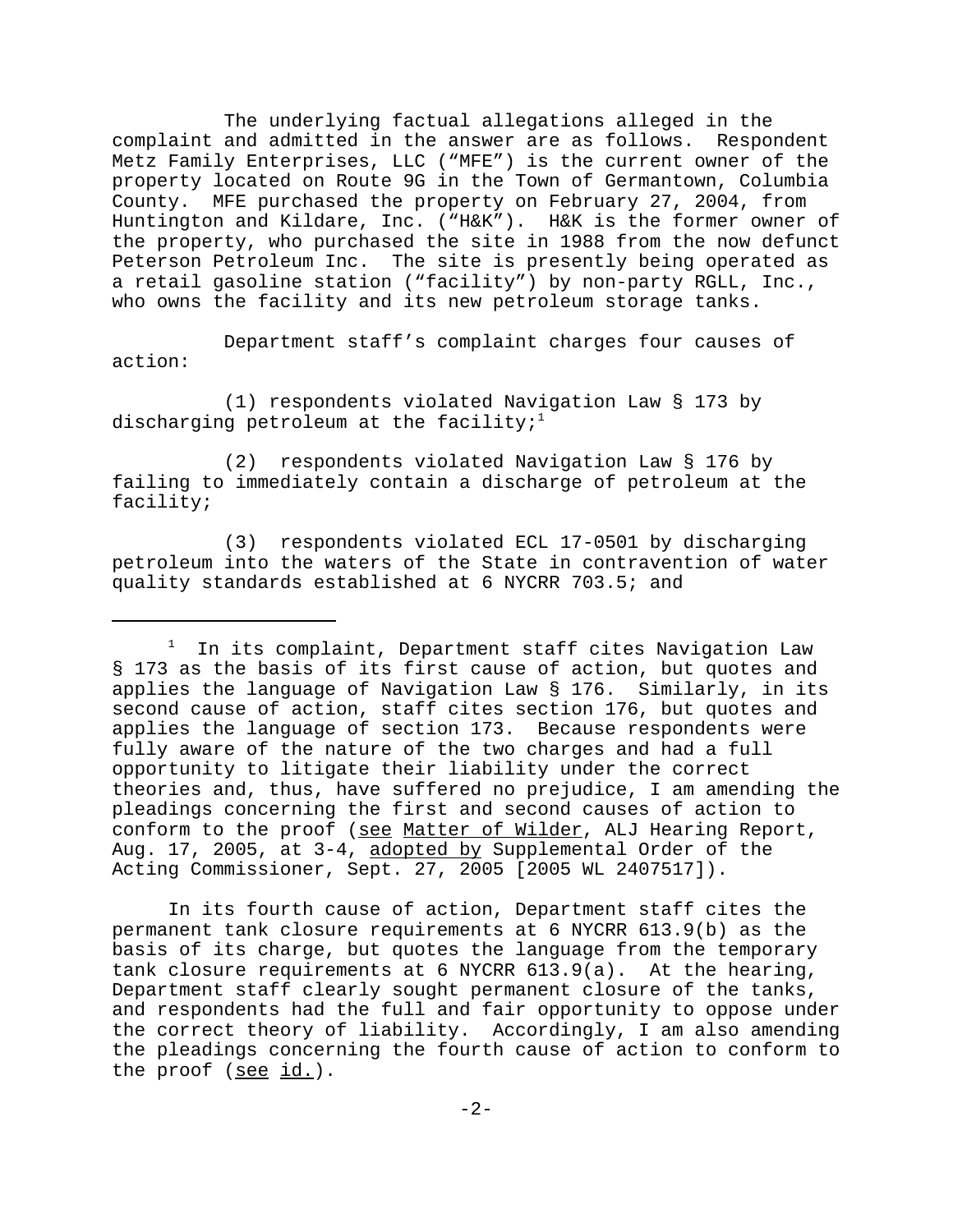(4) respondents violated 6 NYCRR 613.9(b) by failing to properly permanently close three 4,000 gallon steel underground storage tanks ("USTs") after being notified that the tanks had not been properly closed, and failing to comply with regulatory testing, inspection, registration, and reporting requirements until the tanks were properly closed.

Department staff alleges that H&K committed the first three causes of action since August 4, 1998, the date it informed H&K of the petroleum discharge, and the fourth cause of action since April 30, 2001, thirty days after it notified H&K that the tanks were not properly closed. Staff alleges that MFE committed the first three causes of action since February 27, 2004, the date MFE purchased the property, and the fourth cause of action since March 27, 2004, thirty days after MFE purchased the property. Consequently, staff seeks a \$15,000 penalty against each respondent, and various items of remedial relief, including the proper registration of the three 4,000 gallon steel USTs, the proper closure of the USTs, and the investigation and remediation of the petroleum discharge at the facility.

Respondents answered and asserted four defenses. Respondents simultaneously moved for leave to file a third-party complaint against Stewart's Ice Cream Company, Inc. ("Stewarts"), a former lessee of the facility, to join Stewarts as a necessary party and to implead Stewarts for contribution or indemnification. The undersigned presiding Chief Administrative Law Judge ("ALJ") denied respondents' motion in a ruling dated November 15, 2006 (see Matter of Huntington and Kildare, Inc., Ruling on Motion to Allow Third-Party Claim, Nov. 15, 2006 [2006 WL 3380420]).

The adjudicatory hearing was conducted in the Department's Central Office in Albany, New York, on January 28 and 29, 2008. After the hearing, the parties submitted the following briefs: Department staff filed a closing brief on March 31, 2008; respondents filed a brief in response on May 27, 2008; and Department staff filed a reply brief on June 9, 2008. With the filing of staff's reply brief, the record closed.

### FINDINGS OF FACT

The following facts were established by a preponderance of the credible evidence:

1. This matter concerns a property located on the west side of Route 9G in the Town of Germantown, Columbia County (Tax I.D. No. 158.4-1-36 [the "site"]). The site is immediately north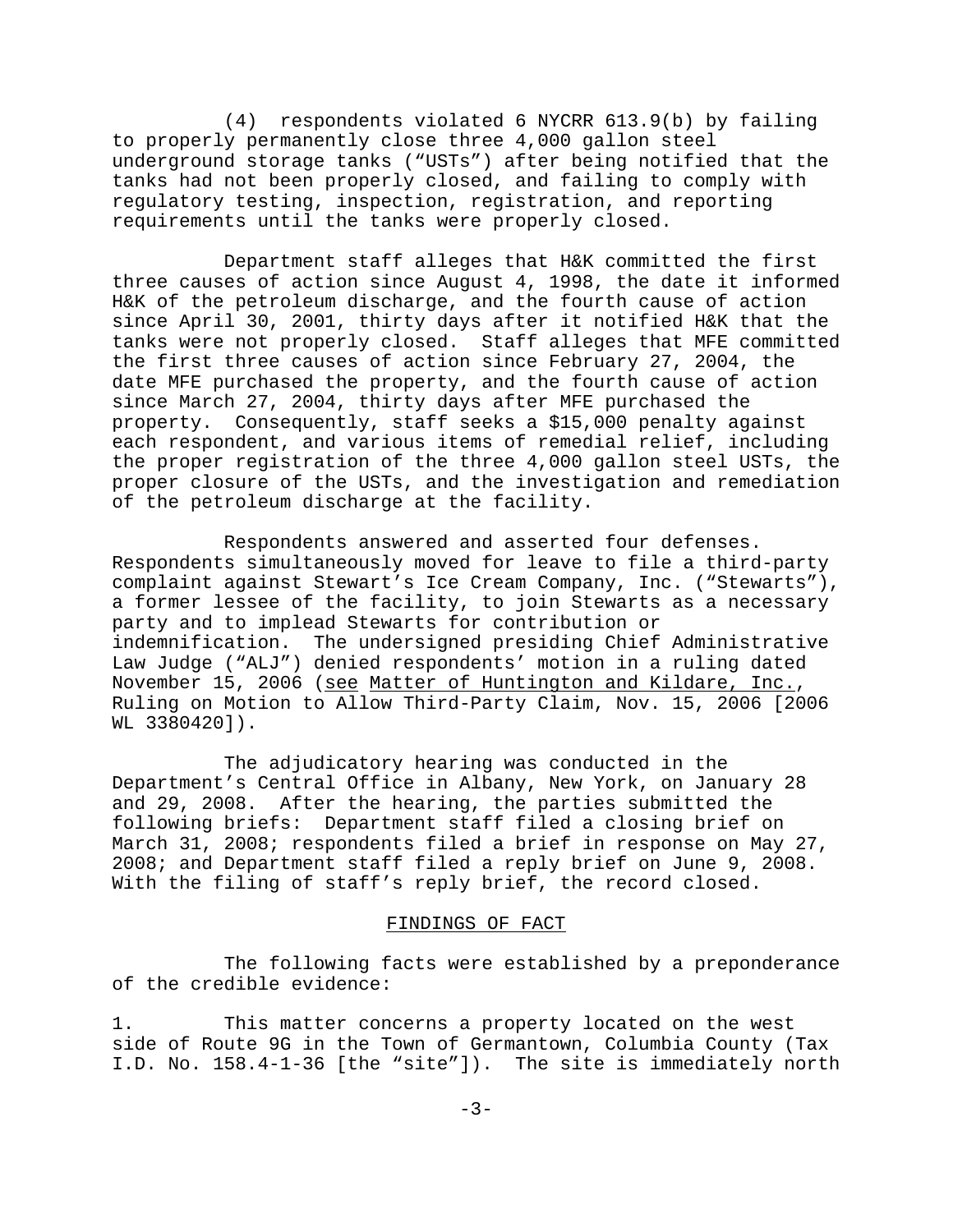of a property known as the Boice property, which in turn, is located on the northwest corner of Route 9G and Main Street in Germantown.

2. The site has been used for the sale of gasoline since the early 1930s. In 1973, the now defunct Peterson Petroleum, Inc. ("Peterson"), purchased the site.

3. From 1977 to February 1988, Stewart's Ice Cream Company, Inc., leased from Peterson a convenience store located on the site, together with its gasoline pumps and three 4,000 gallon steel underground storage tanks ("USTs") used for the storage of gasoline.

4. The installation date of the three 4,000 gallon steel USTs at the site is unknown. However, during Stewarts' leasehold, Peterson was the owner of the petroleum storage facility,<sup>2</sup> including the three steel tanks (see, e.g., Exh D).

5. In 1986, after the Department's regulations for PBS facilities became effective, Stewarts filed the petroleum bulk storage application for the initial registration of the three steel tanks (see Exh B). Stewarts indicated on the application that it was the owner and operator of the facility. Stewarts also indicated that the tanks had an unknown installation date. This information was recorded in the Department's records, and on the PBS registration certificate issued for the facility (see Exh  $C)$ .

6. Because Stewarts was not the owner of the facility, the application was filed in error. However, the Department never received an application and fee to change the registration and, therefore, the Department's records were never corrected to show that Peterson was the owner of the facility and of the three steel tanks (see Exh 20).

7. In 1986, two days after Stewarts filed the PBS application, James Metz and his wife purchased the stock of Peterson. Shortly thereafter, James Metz was informed by Peterson staff that the steel tanks at the facility needed to be replaced because Stewarts thought they might be leaking.

 $2$  A "petroleum storage facility" is one or more stationary petroleum storage tanks, including any associated intra-facility pipelines, fixtures, or other equipment, which have a combined storage capacity of over 1,100 gallons of petroleum at the same site (see 6 NYCRR 612.1[c][10]).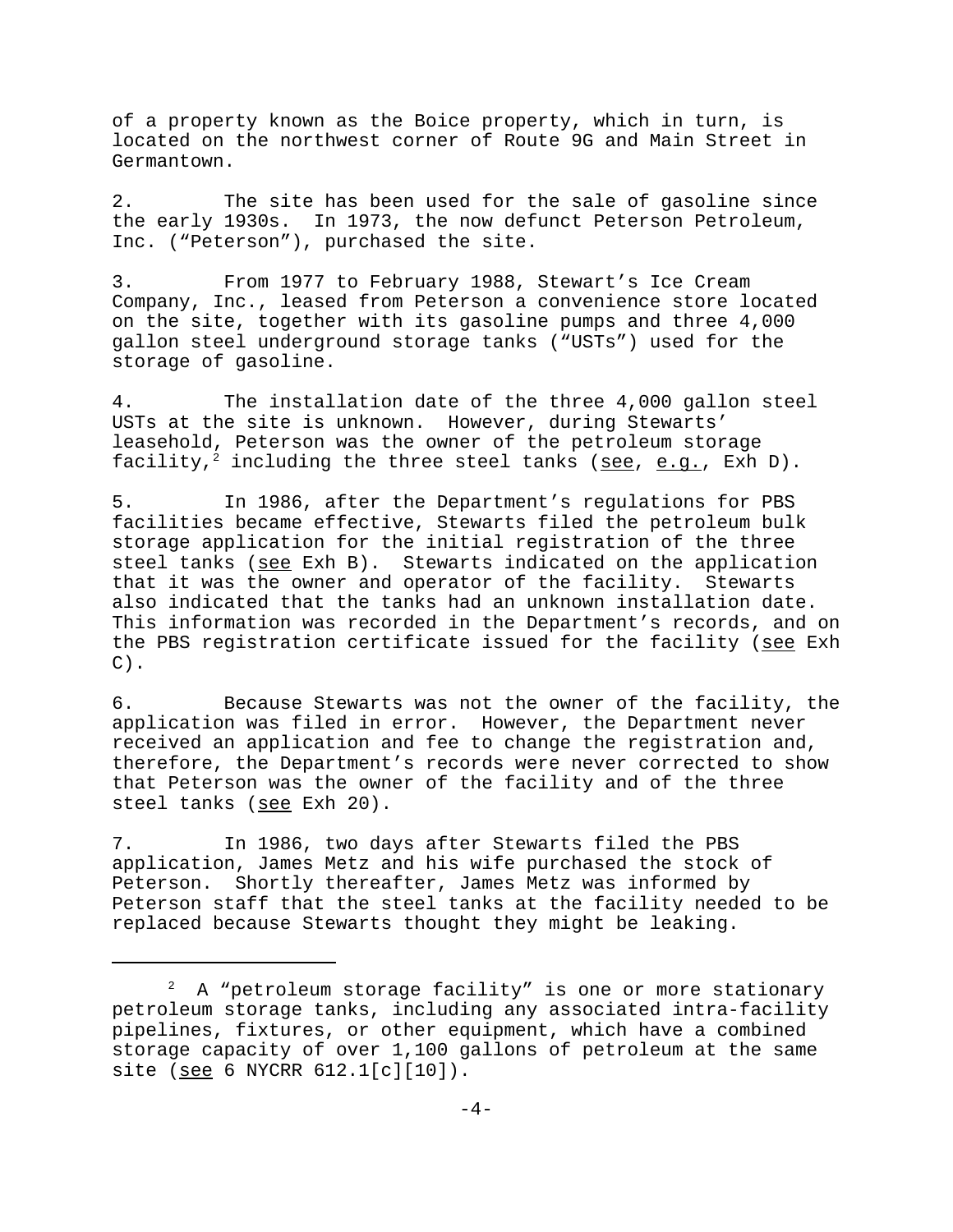8. In June 1987, R.M. Dalrymple Co., Inc., attempted to test the steel tanks. The tank containing unleaded gasoline passed inspection, but the two tanks containing leaded gasoline did not (see Exh D). Because the two leaded gasoline tanks were manifolded together and located under a building on site, Dalrymple was unable to determine which of the two tanks failed. A gasoline spill reported in connection with the tank test was closed by the Department (see Exh  $F$ ).

9. In December 1987, Stewarts continued to report inventory loss from the steel tanks. A gasoline spill associated with the inventory loss was reported to the Department by James Calvin, who identified himself as an employee of an entity known as Cobble Pond Farm, and who identified Cobble Pond Farm as owner of the tanks (see Exh E, G, H). After a Department employee, Joe McDonald, inspected a monitoring well at the site and found no problems, the spill was closed (see id.).

10. Because of the inventory losses, Peterson replaced the steel tanks with new tanks. In February 1988, Peterson hired a company identified as Anderson to install three 6,000 gallon fiberglass reinforced USTs in the southern portion of the site. James Calvin, who was also an employee of Peterson, oversaw the installation, and forwarded his notes to James Metz (see Exh M). After installation, James Calvin filed the PBS registration for the fiberglass USTs and indicated that Peterson was the owner of the facility (see Exh 21). The registration also showed that Stewarts was the operator of the facility.

11. Peterson also hired Anderson to close the three steel tanks. On February 18, 1988, with the Department's Joe McDonald on hand to witness the event, Anderson began to dig up the one steel tank not entirely under a building on site. Once the tank was exposed, it became evident that removing the tank would be difficult. Joe McDonald instructed James Calvin to dig down beside the outer side of the tank and, if no contamination was found, to slurry all three tanks in place (see Exh M). After digging down 11 to 12 feet and finding no evidence of contamination, Joe McDonald approved filling the tank in place (see id.).

12. Later that day, James Calvin learned that the two steel tanks under the building had remote fill ports and, therefore, Anderson would not be able to get much slurry into them. Joe McDonald indicated that they should leave the tanks empty and write a letter to the Department indicating they had done so. Also, James Calvin and Anderson agreed that product left in the unleaded steel tank would be transferred to the new tanks the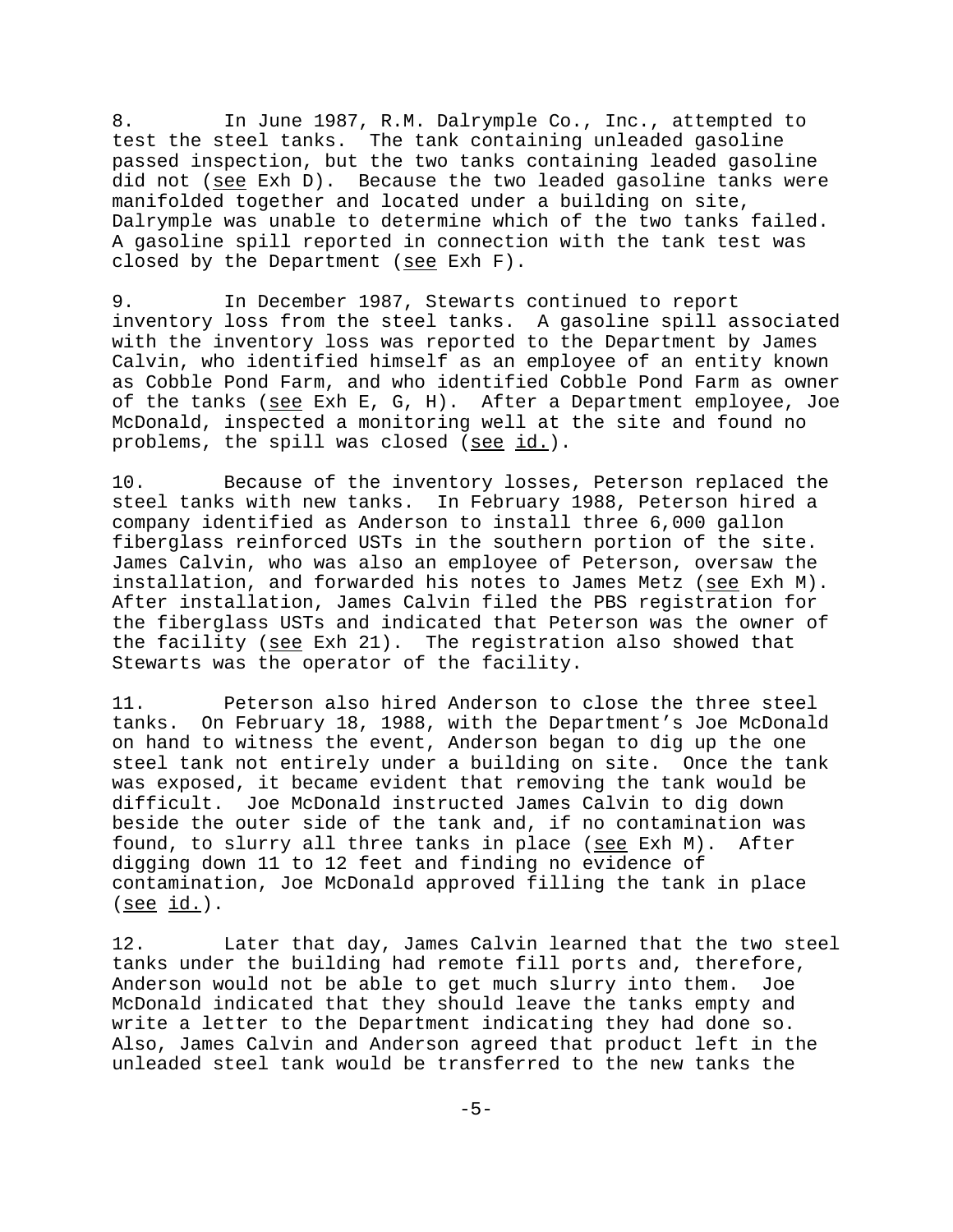next day.

13. At some point prior to 1990, the Department was informed that the three steel tanks had been closed, and the Department changed its records accordingly (see Exh A). Who provided this information to the Department and exactly when is unknown, however.

14. After its lease with Peterson expired in February 1988, Stewarts moved across the street to a new convenience store facility located on the northeast corner of the intersection of Route 9G and Main Street, where it currently operates a gasoline station.

15. On August 31, 1988, respondent Huntington & Kildare, Inc. ("H&K"), purchased the site from Peterson (see Exh 4). James Metz was employed as a consultant to H&K.

16. In 1997, the Department began an investigation into the potential source of petroleum contamination in a water supply well located on the adjacent Boice property. During that investigation, in May 1998, the Department, through its contractor Maxim Technologies, Inc., installed five monitoring wells on H&K's property (see Site Plan [Drawing No. 2], Exh 8, Appdx A). Samples taken on June 1, 1998, from monitoring well no. 101, which was located adjacent to the location of the three steel USTs, showed petroleum contamination in excess of water quality standards established at 6 NYCRR 703.5 (see Exh 8, at 12- 15; see also Exh 18 [summarizing samples taken from well no. 101 and comparing to 6 NYCRR 703.5 water quality standards]). The profile of the contamination was consistent with a gasoline discharge.

17. As a result of the investigation, the Department concluded that the primary source of the petroleum contamination in the Boice water supply well originated from a site known as the Extra-Mart site, which is immediately south of and across Main Street from the Boice property. The Department also concluded, however, that a separate petroleum plume was located on and originated from the H&K property, in the vicinity of well no. 101.

18. On April 4, 1998, the Department gave H&K notice of the petroleum plume originating on its property, described further steps the Department intended to take to investigate the plume, and offered H&K the opportunity to take over portions of the Department's anticipated future work (see Exh 9). The Department also gave notice that if H&K declined to conduct the work, the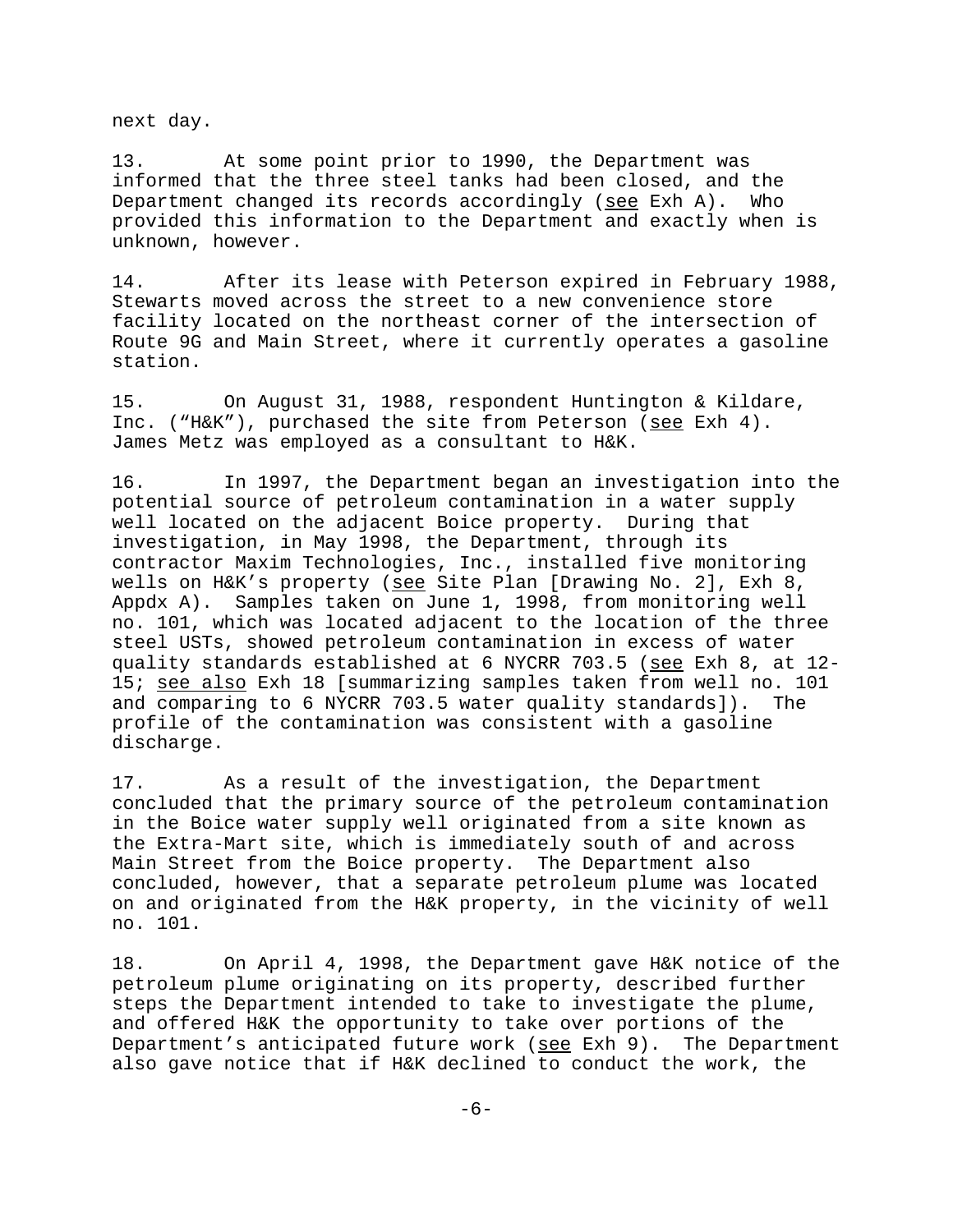Department would proceed, and refer the matter to the New York Attorney General for the collection of all project costs and an assessment of penalties.

19. In July 2000, the Department further detailed the investigative work that needed to be performed on the H&K site, including quarterly sampling of the monitoring wells (see Exh 10). At that time, the Department believed that the likely source of the plume was the steel USTs abandoned in place underneath the on-site building (see id.). The Department again indicated that if H&K did not conduct the work, the Department would proceed and refer the matter to the Attorney General for reimbursement of costs and the assessment of penalties.

20. In August 2000, H&K submitted to the Department a report from H&K's consultant, Alpha Geoscience, which H&K had hired to reactivate the fiberglass tanks on site. The report included results from ground water samples taken from the monitoring wells on June 28, 2000 (see Exh 11). The sample taken from well no. 101 continued to show petroleum contamination in excess of water quality standards (see id.; see also Exh 18). Again, the contamination profile was consistent with a gasoline discharge.

21. Also, in August 2000, Alpha Geoscience confirmed that the three steel USTs, which some thought had previously been removed, were still on the site. At some prior time, James Metz had hired a backhoe and dug around the fill pipe of the one steel tank not located under the building. Although contamination was found near the fill pipe, it could not be determined whether the soil under the tank was contaminated. Department staff and Alpha Geoscience agreed to meet at the site at a later date to further investigate the tanks.

22. On November 2, 2000, with the Department's Keith Goertz on hand to observe, the two ends of the steel tank not under the building were uncovered. After the fill pipe was knocked off, Keith Goertz detected gasoline odor. Inside the tank, a cone of sand emanating from the fill pipe was observed. Mr. Goertz also observed unfilled spaces in the tank, fifteen inches of water with a gasoline odor in the tank, and a manifold pipe attaching the tank to another UST. The presence of gasoline vapor in the tank also indicates the presence of gasoline.

23. On that same day, one end of a second steel tank, located under a wood shed addition to the building, was uncovered but could not be further accessed. The third tank, which was presumed to be under the main building, also could not be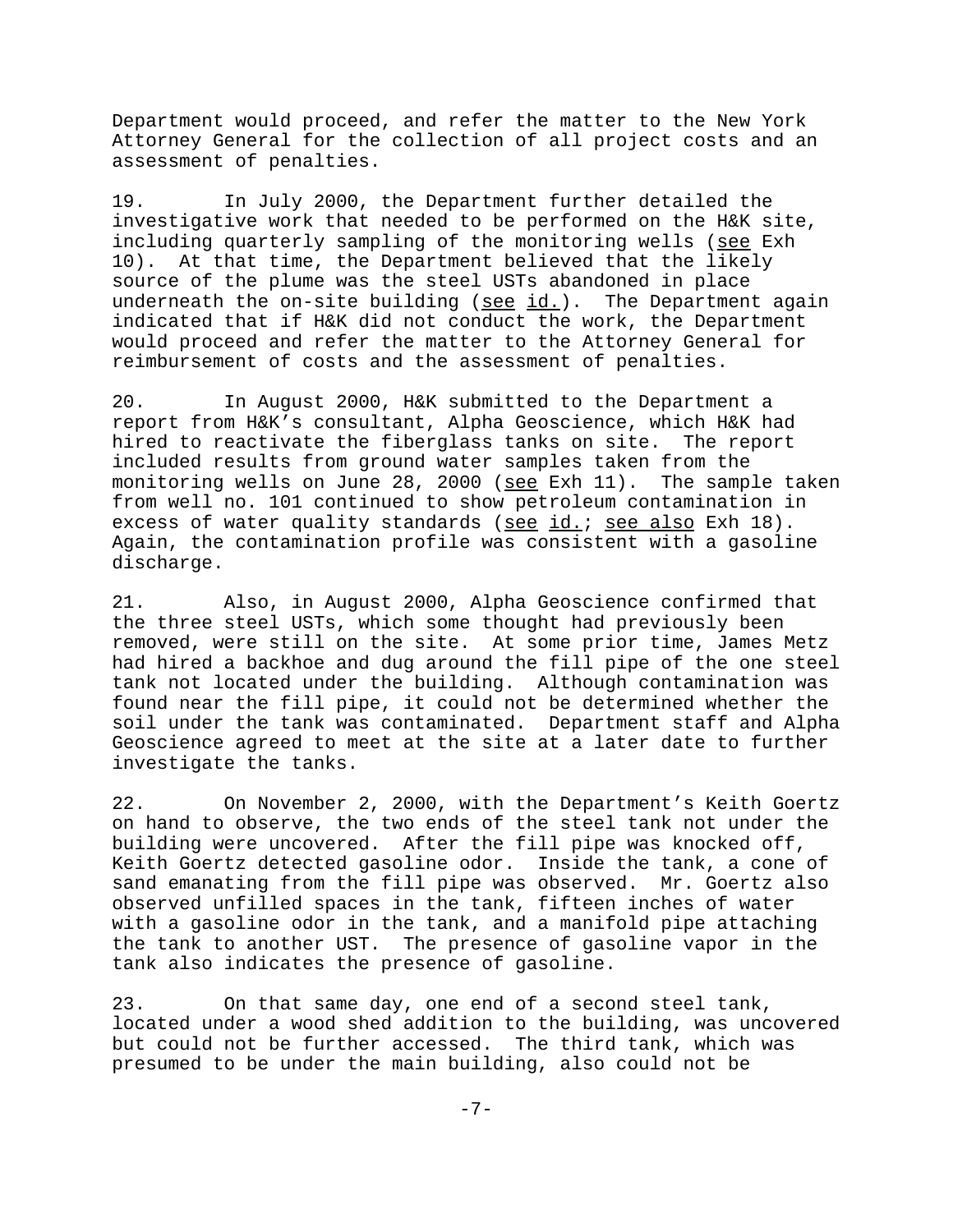accessed.

24. Although the soil excavated from the ends of the two tanks did not exhibit contamination, large volumes of soil under and around the USTs could not be observed. Therefore, Department staff could not confirm whether or not the three steel USTs were the source of the petroleum plume.

25. After the field investigation by Keith Goertz and H&K revealed that the three steel USTs had not been properly closed, Edward Moore of Department staff changed the records to indicate that the tanks were temporarily out of service (see Exh 20). Mr. Moore did not change the ownership of the status of the tanks from Stewarts, however, because the current owner of the tanks had not applied for a transfer of ownership and paid the registration fee.

26. In February 2001, James Metz filed a PBS application indicating that non-party RGLL, Inc., was now the owner of the retail gasoline sales facility on the site (see Exh J). The Department's records indicate that RGLL is the owner of the fiberglass tanks (see Exh I). James Metz remains a consultant to RGLL.

27. On March 13, 2001, Department staff notified H&K that because the three steel USTs had not been rendered vapor free and were not filled to capacity with an inert material, the tanks were not properly closed in place (see Exh 14). The Department directed H&K to either remove the tanks, or properly abandon them in place. Staff notified H&K that proper in-place abandonment would require exposing the tank tops, cutting them open, cleaning the tank interiors, including removing all solids, liquids and vapors from the tanks, punching through the bottoms and collecting soil samples, and filling them to capacity with inert material. An additional monitoring well would also have to be installed. The Department also directed H&K to conduct quarterly sampling of all on-site monitoring wells. The Department again notified H&K that if H&K did not conduct the work, the Department would proceed and refer the matter to the Attorney General for reimbursement of costs.

28. In May 2001, Alpha Geoscience submitted to the Department a report of ground water samples taken on April 30, 2001 (see Exh 15). The sample taken from monitoring well no. 101 continued to show gasoline contamination in excess of water quality standards (see id.; see also Exh 18).

29. On February 27, 2004, respondent Metz Family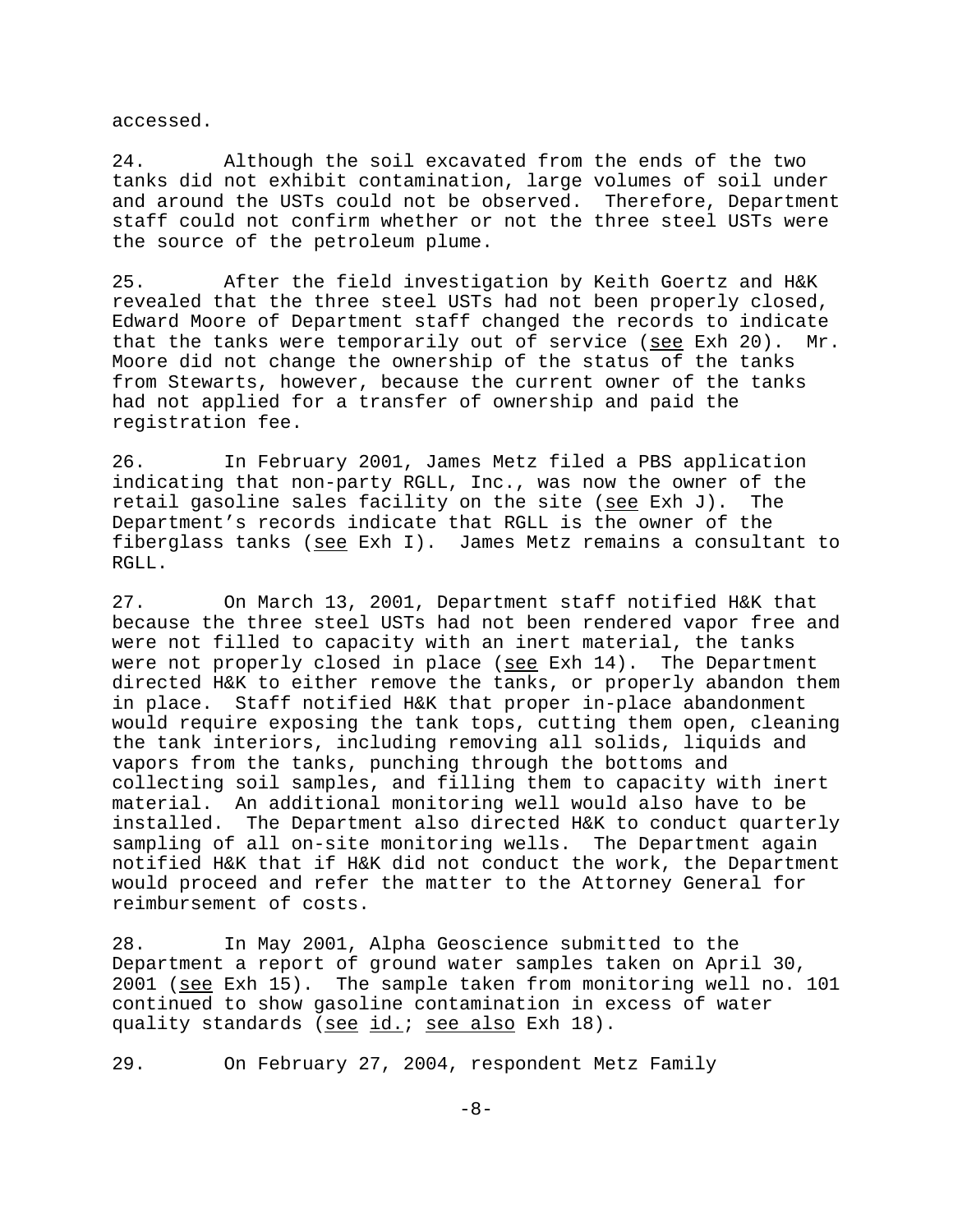Enterprises, LLC ("MFE") purchased the property from H&K (see Exh 5). Prior to purchase, a member of MFE reviewed Alpha Geoscience's notes and file for the property, among other records (see Tr at 274). In addition, James Metz is employed as a consultant to MFE.

30. In January 2008, Alpha Geoscience submitted to the Department a report of a ground water sample taken from monitoring well no. 101 on December 18, 2007 (see Exh 17). The sample taken from monitoring well no. 101 continued to show gasoline contamination in excess of water quality standards (see id.; see also Exh 18).

31. A comparison of the ground water samples taken from monitoring well no. 101 reveals a persistent, on-going and continuing petroleum discharge from a source located somewhere in the vicinity of the well.

32. Although the exact source of the petroleum discharge cannot be determined without further investigation, a suspected source of the discharge is one or more of the three improperlyclosed 4,000 gallon steel USTs located in the vicinity of well no. 101.

#### DISCUSSION

In this administrative enforcement proceeding conducted pursuant to 6 NYCRR part 622, Department staff carries the burden of proof on all charges and matters affirmatively asserted in the November 2005 complaint (see 6 NYCRR 622.11[b][1]). Whenever factual matters are involved, the party bearing the burden of proof must sustain that burden by a preponderance of the evidence (see 6 NYCRR 622.11[c]).

On the record developed at the hearing, Department staff has carried its burden of proving respondents' liability for the violations charged in the complaint.

## Navigation Law Violations

In its first and second causes of action, Department staff alleges that respondents violated Navigation Law §§ 173 and 176. Department staff alleges that respondent H&K is responsible for the petroleum contamination at the site since August 4, 1998, when the Department notified H&K of the petroleum in monitoring well no. 101, and H&K failed to immediately contain the discharge. Department staff alleges respondent MFE became responsible for the petroleum contamination on February 27, 2004,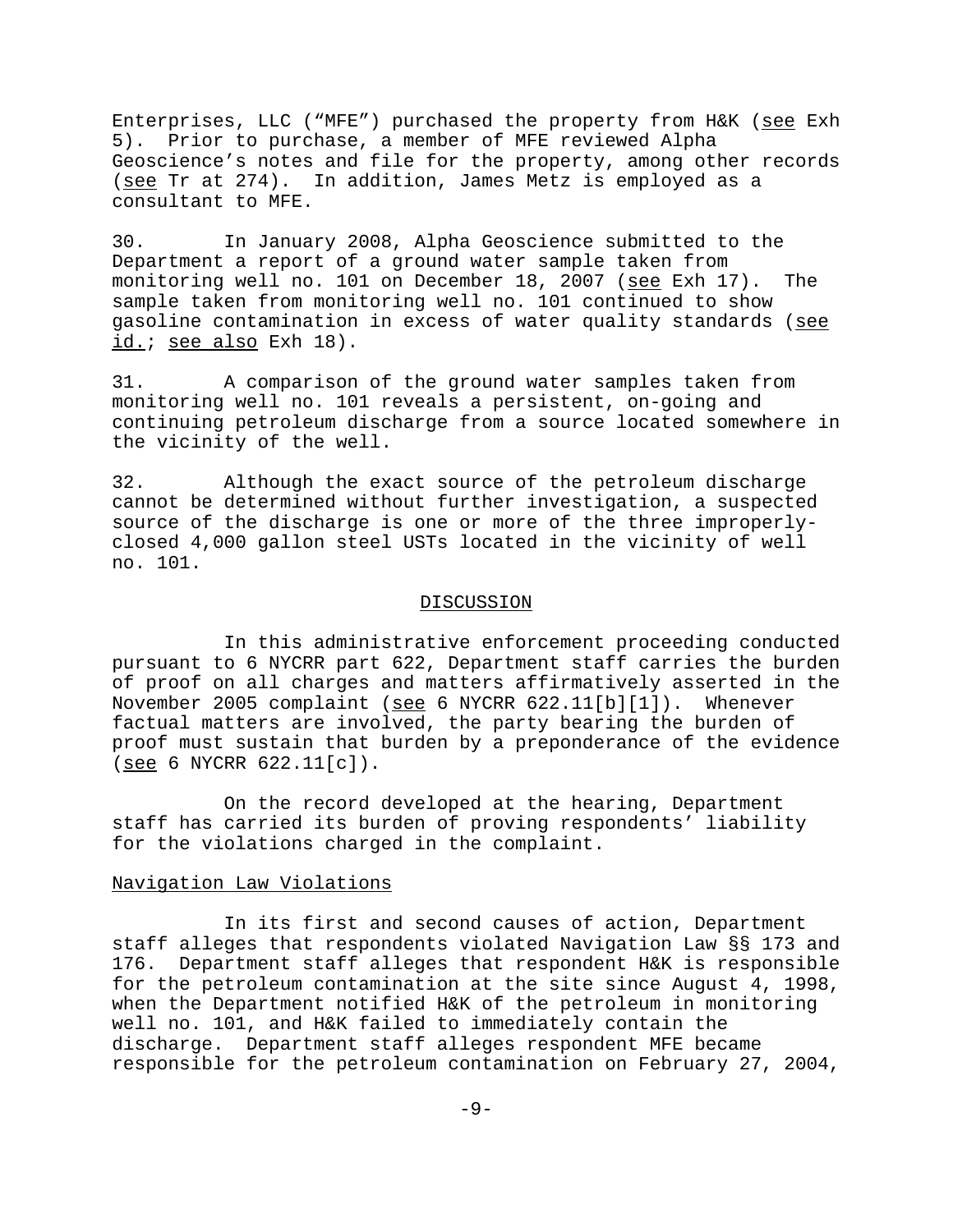the date it purchased the property, and also failed to immediately contain the discharge.

Navigation Law § 173 provides that "[t]he discharge of petroleum is prohibited" (Navigation Law § 173[1]). Navigation Law § 176 further provides that "[a]ny person discharging petroleum in the manner prohibited by section [173] of this article shall immediately undertake to contain such discharge" (Navigation Law § 176[1]). "Discharge" means "any intentional or unintentional action or omission resulting in the releasing, spilling, leaking, pumping, pouring, emitting, emptying or dumping of petroleum into the waters of the state" (Navigation Law  $\S$  172[8]). "Waters" of the State include groundwater (see Navigation Law § 172[18]). "Petroleum" includes gasoline (see Navigation Law § 172[15]).

Article 12 of the Navigation Law is a strict liability statute which holds owners of property contaminated with petroleum strictly liable for all investigation and clean up costs associated with the remediation of the contamination (see State v Green, 96 NY2d 403, 406-408 [2001]). Even faultless landowners are liable provided the landowner has control over activities occurring on its property and reason to believe that petroleum products are being used there (see id. at 407). A landowner's failure, whether unintentional or otherwise, to take action in controlling events that lead to a discharge or to effect an immediate cleanup renders it liable as a discharger (see id.). Moreover, a subsequent purchaser of contaminated property is liable as a discharger if it has knowledge of the contamination and the need for cleanup, but fails to take action (see State v Speonk Fuel, Inc., 3 NY3d 720, 724 [2004]). By imposing strict liability on landowners, Navigation Law article 12 ensures that responsible parties are readily available to undertake remediation activities or to reimburse the State for its cleanup costs in the event the State conducts the remediation (see Green, 96 NY2d at 407).

In this case, the record establishes that an on-going and continuous discharge of petroleum to groundwater has been occurring on the site in the vicinity of monitoring well no. 101, in violation of section 173 (see, e.g., State v LVF Realty Co., Inc., 59 AD3d 519, 522-523 [2d Dept], <u>lv denied</u> 12 NY3d 871 [2009] [holding former and present owners of site liable for petroleum contamination in soil in the area of PBS tanks]; Merrill Transp. Co. v State, 94 AD2d 39, 42-43 [3d Dept], lv denied 60 NY2d 555 [1983] [finding a discharge to groundwater under the Navigation law, taking judicial notice that petroleum can seep through the ground into groundwater]).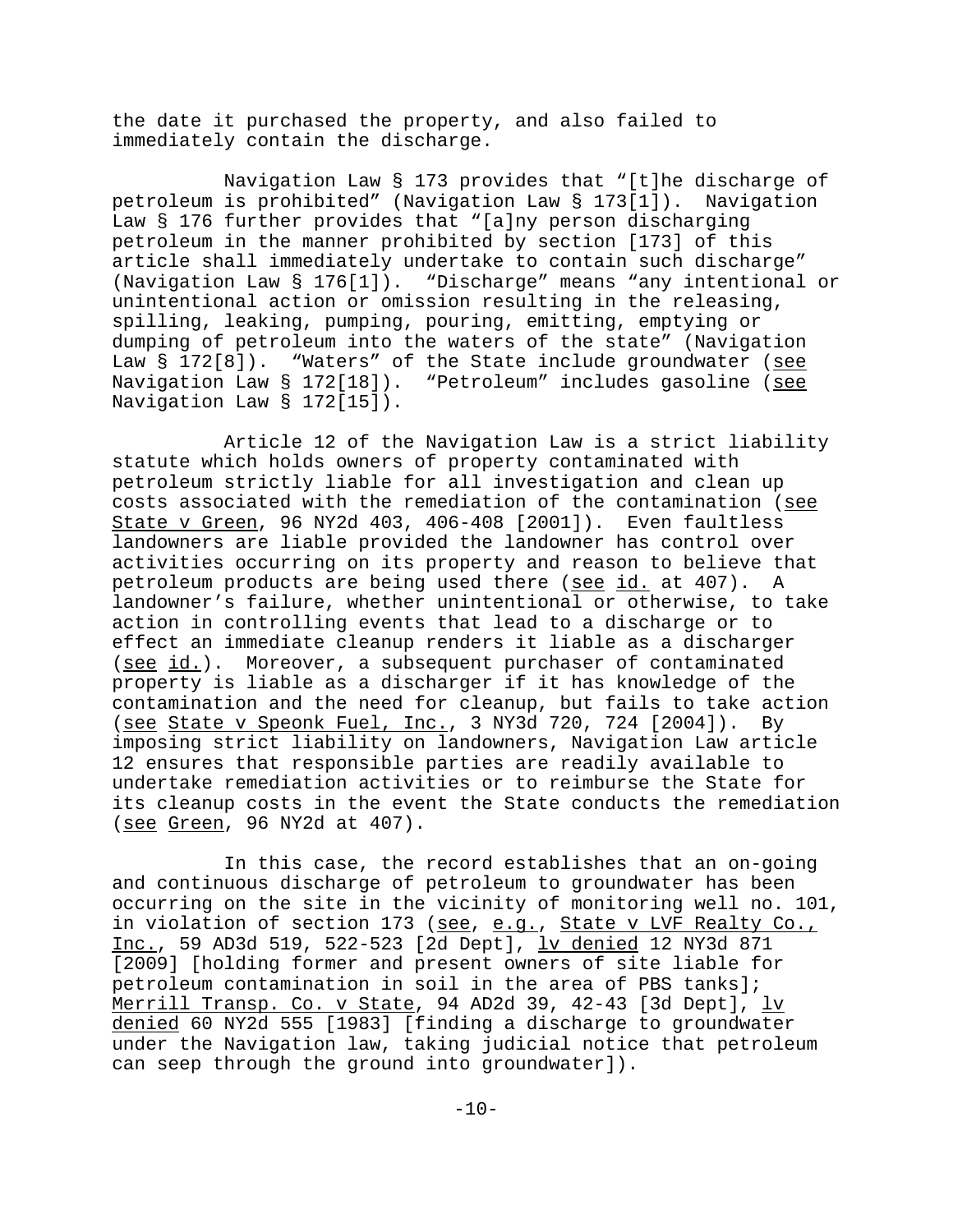As a former landowner of the site with control over activities on the property and the ability to cleanup the petroleum contamination during the period of its ownership, respondent H&K is liable as a discharger, at least since April 4, 1998, when the Department informed it of the discharge.

MFE is also liable for the on-going discharge as a subsequent purchaser of the property. When MFE purchased the property, the site had a history of use as a gasoline station, and had an active PBS facility on site. Thus, MFE had reason to believe that gasoline was and had been stored on site. Moreover, from its review of Alpha Geoscience's notes and file, and its relationship with James Metz as a consultant, MFE had at least constructive knowledge, if not actual knowledge, of the petroleum discharge in the vicinity of well no. 101. MFE also admitted that by late 2005, early 2006 at the latest, it knew about the contamination near well no. 101 (see Tr at 280). Thus, as a subsequent purchaser of the property with knowledge of the discharge and need for cleanup, MFE is liable as a discharger since February 27, 2004, when it purchased the property with a known petroleum discharge on-going (see Spoenk Fuel, 3 NY3d at 724; LVF Realty Co., 59 AD3d at 523).

Moreover, although both respondents have conducted some groundwater sampling from well no. 101, neither respondent has conducted sampling on a quarterly basis, nor engaged in any of the other investigative or remedial work directed by the Department to contain the discharge. Thus, respondents have failed to immediately contain the discharge in violation of section 176 -- H&K from the time the Department notified it of the existence of the discharge, and MFE from the time it purchased the property with a known petroleum discharge on-going.

Respondents argue that Department staff failed to carry its "burden" of establishing that Extra Mart was not also responsible for the contamination of well no. 101, or that Extra Mart was ordered to but failed to conduct sampling of the well, among other things. As noted above, however, respondents' liability is premised upon their ownership and control of the property and their ability to control cleanup activities. Respondents' liability is independent of any other potentially responsible party, and Department staff is under no burden to exclude other such parties' liability to establish respondents' liability (see State v Robin Operating Corp., 3 AD3d 767, 769 [3d Dept 2004] [landowner's strict liability cannot be avoided simply by demonstrating that another party actually and culpably caused a discharge]).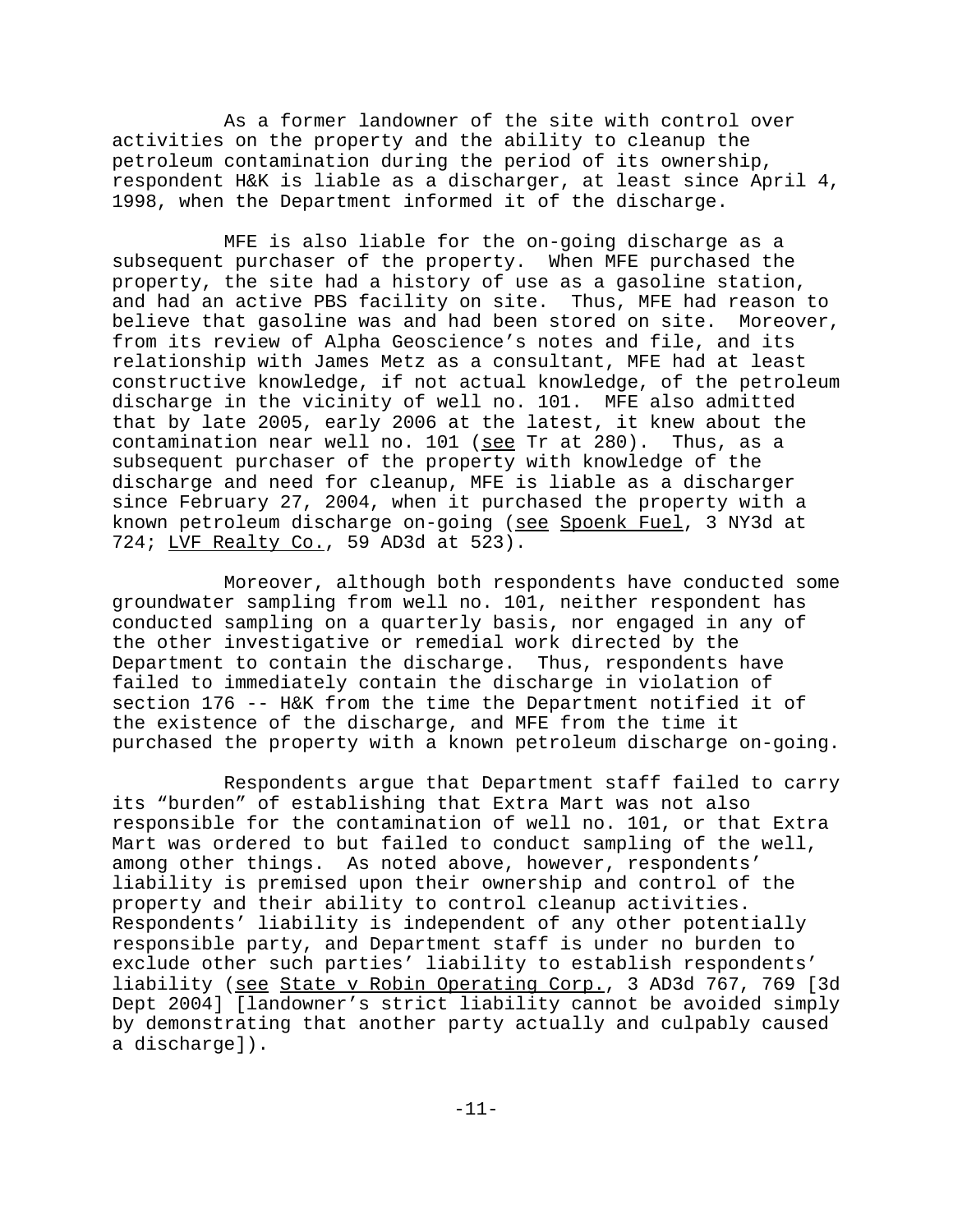In any event, the weight of the evidence indicates that Extra Mart is not responsible for the petroleum discharge in the vicinity of well no. 101 (see, e.g., Exh 8, Drawing No. 8). The Phase II Study conducted by Maxim Technology, Inc., revealed two independent petroleum plumes on the site, one to the south emanating from Extra Mart's property, and a separate and distinct plume in the northern portion of the site in the vicinity of well no. 101. Given the separation between the two plumes, it is not fairly inferrable that Extra Mart shares any responsibility for the northern plume.

# ECL 17-0501 Violation

In its third cause of action, Department staff alleges that respondents violated ECL 17-0501 by discharging petroleum into groundwater in contravention of water quality standards established at 6 NYCRR 703.5. Department staff alleges that respondents are responsible for the petroleum discharge during the same time periods as for the first and second causes of action.

ECL 17-0501 provides that "[i]t shall be unlawful for any person, directly or indirectly, to throw, drain, run or otherwise discharge into such waters organic or inorganic matter that shall cause or contribute to a condition in contravention of the standards adopted by the department pursuant to section 17- 0301" (ECL 17-0501[1]). ECL 17-0301 authorizes the Department to classify the waters of the State, including groundwater (see ECL 17-0105[2]), and establish water quality standards to protect those waters.

The water quality standards adopted by the Department pursuant to ECL 17-0301 that respondents are charged with violating are found at 6 NYCRR 703.5. Section 703.5 contains groundwater quality standards for various petroleum constituents, including 1,2,4-Trimethylbenzene, 1,3,5-Trimethylbenzene, Benzene, Ethylbenzene, Isopropylbenzene, n-Butylbenzene, Naphthalene, Toluene, and Xylenes.

The groundwater sampling from well no. 101 conducted in 1998, 2000, 2001, and 2007 revealed exceedances of the water quality standards for each of above listed compounds. Notably, the sampling showed Benzene levels from 750 micrograms per liter ("ug/L") to as high as 3,900 ug/L. The water quality standard for Benzene in groundwater is 1 ug/L. Moreover, the persistence of various petroleum constituents in the groundwater samples reveals that the discharge of petroleum is continuous and ongoing (see Matter of Howard v Cahill, 290 AD2d 712, 716 [3d Dept 2002]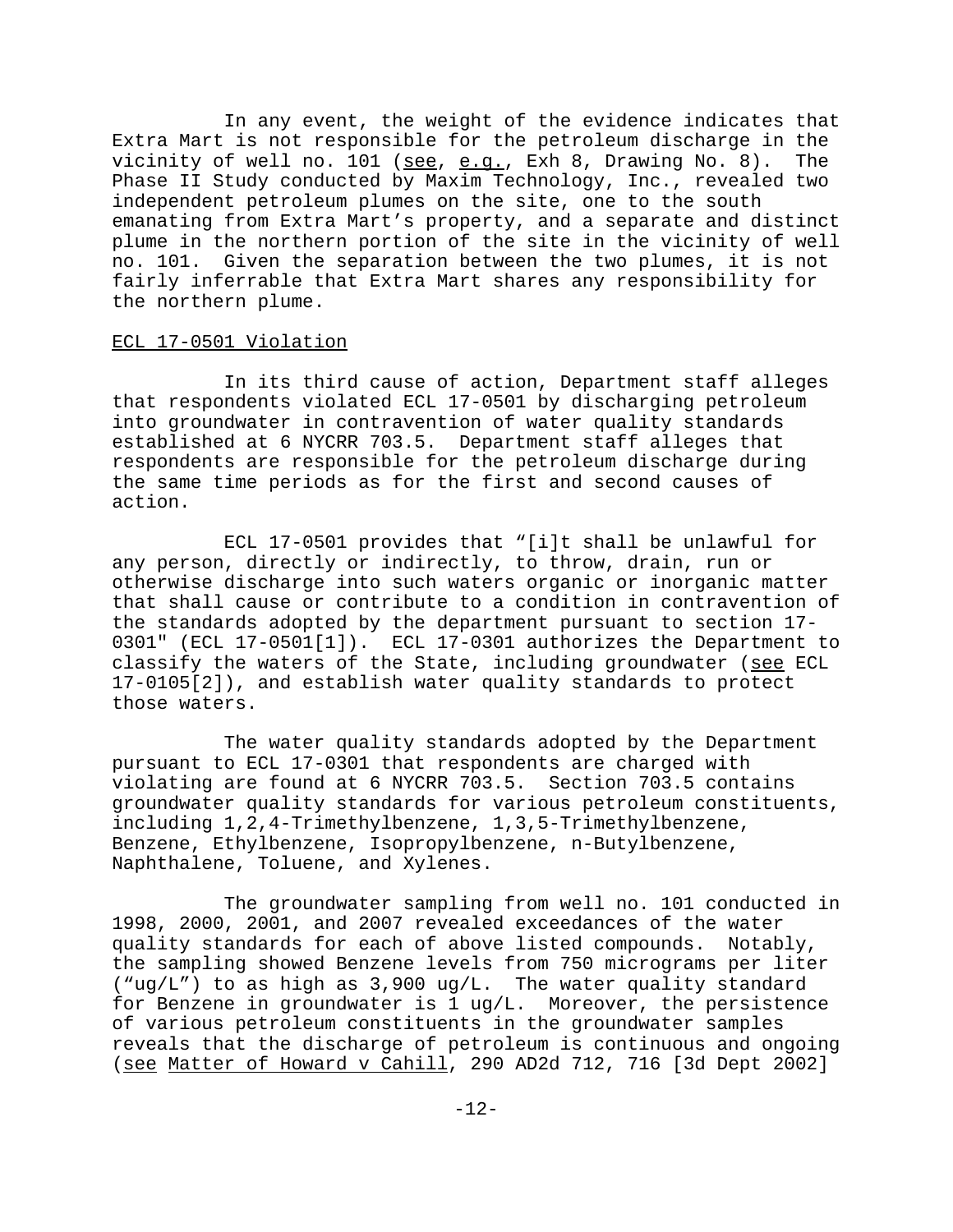[confirming the ALJ's finding of a discharge under ECL 17-0501 based upon sampling results showing continuing exceedances of groundwater standards]; see also Matter of Robert Howard, ALJ Ruling, May 17, 2000, at 6 [2000 WL 33341458, \*6, \*9], adopted by Order of the Commissioner, May 30, 2000; cf. State v Schenectady Chemicals, Inc., 103 AD2d 33, 35-36 [3d Dept 1984] [in contrast to this case, which involves a continuous and on-going petroleum discharge, the mere seepage of pollutants over time from an inactive site has been held not to be a discharge under ECL 17- 0501]). Thus, a continuous discharge of petroleum to groundwater in contravention of the standards established by the Department pursuant to ECL 17-0301 occurred during respondents' respective periods of ownership.

#### Improper Tank Closure

In its fourth cause of action, Department staff alleges that respondents failed to comply with the regulatory requirements for the permanent closure of PBS tanks established at 6 NYCRR 613.9(b). Department staff alleges that as a prior owner of the steel tanks, respondent H&K was required to properly close the tanks no later than April 30, 2001, 30 days after being notified by the Department that the tanks had not been properly closed, and to comply with all requirements for periodic tightness testing, inspection, registration, and reporting until the tanks were properly closed. Department staff also alleges that as the current owner of the steel tanks, respondent MFE was required to permanently close the tanks no later than March 27, 2004, 30 days after it acquired title to the tanks, and to comply with all testing, inspection, registration, and reporting requirements until the tanks are properly closed.

Section 613.9(b) establishes the closure requirements for PBS tanks permanently out of service. The closure requirements for USTs include the removal of all liquids and sludge from the tank and connecting lines; the removal of all petroleum vapors; the removal or secure capping of all connecting lines; and the securing of all manways (see 6 NYCRR 613.9[b][1]). USTs must then be filled to capacity with an inert material such as sand or concrete slurry, so that no voids remain within the tank (see 6 NYCRR  $613.9[b][1][v]$ ). In the alternative, USTs may be removed (see id.). USTs that have not met these closure requirements remain subject to all requirements under Parts 612 and 613, including periodic tightness testing, inspection, registration, and reporting requirements (see 6 NYCRR 613.9[b][2]).

The Department's regulatory UST closure requirements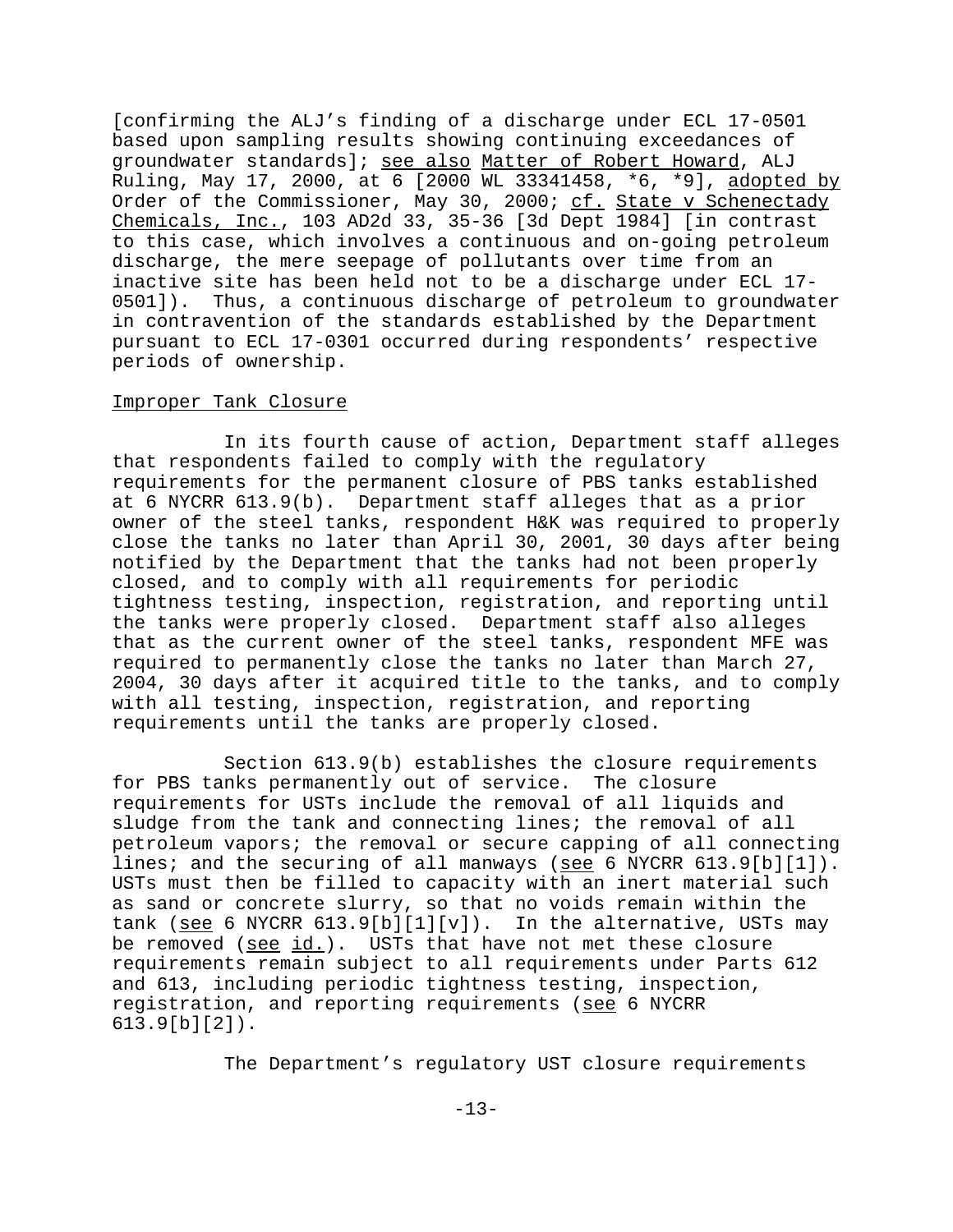were adopted pursuant to the 1983 Control of the Bulk Storage of Petroleum Act (ECL 17-1001  $et$  seq.; see ECL 17-1005[2][b]). The 1983 Act was adopted with legislative goals almost identical to those underlying Navigation Law article 12 and expanded the Department's authority to regulate major petroleum storage facilities to include non-major facilities as well (see Matter of Consolidated Edison Co. of N.Y. v Department of Envtl. Conservation, 71 NY2d 186, 193-196 [1988]).

Consistent with the 1983 Act's legislative policy in favor of the prevention and remediation of discharges of petroleum, the courts have held the current owners of improperly closed petroleum storage facilities strictly liable for the costs of proper closure of out of service tanks (see Matter of White v Regan, 171 AD2d 197, 200 [3d Dept 1991], <u>lv denied</u> 79 NY2d 754 [1992]). Although the courts have imposed strict liability upon a tank owner at the time a discharge from the storage facility was discovered (see id.), a discharge need not occur before strict liability may be imposed. The Department's authority to require corrective action extends to facilities "[w]here a leak or spill of petroleum is suspected or appears probable" (ECL 17- 1007[2]). Given the legislative goal of the 1983 Act to prevent discharges of petroleum, a current tank owner is strictly liable not only for the proper closure of tanks known to be leaking but also, at the very least, for the investigation and closure of out of service tanks that are the suspected or probable source of petroleum contamination as well.

In this case, Department staff established that the steel tank that was opened for investigation in 2000 was not properly closed in 1988. Instead of being slurried in place as required by the regulations and the instruction of the Department's Joe McDonald, the tank was only partially filled with sand, leaving unfilled voids in the tank. In addition, the tank had not been rendered free of liquids and gasoline vapor.

As to the remaining two steel tanks, nothing in the record indicates whether they were emptied, as directed by Mr. McDonald, and no letter to the Department was produced indicating that they were. Thus, even assuming Mr. McDonald's instruction to simply empty the tanks and send a letter to the Department once that was done was sufficient to constitute proper closure at the time, the record does not support the conclusion that those instructions were followed. Finally, all three tanks are the suspected source of the petroleum contamination in the vicinity of monitoring well no. 101.

Respondents dispute the current ownership of the three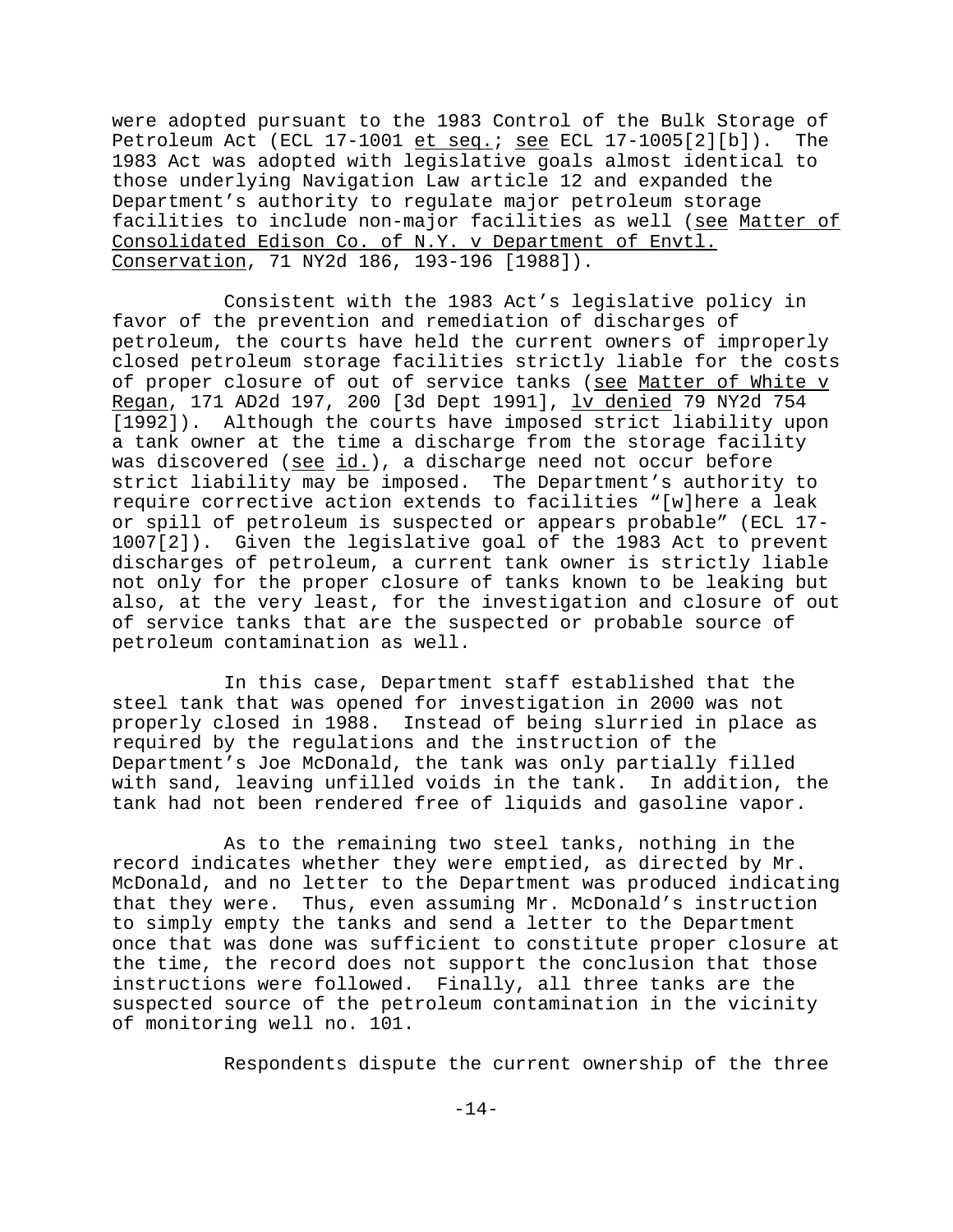steel tanks. Respondents contend that the tanks are trade fixtures currently owned by former lessee Stewart's Ice Cream Co. The general rule governing the ownership of trade fixtures in New York, however, is that as between a landlord and tenant, machinery and equipment affixed to the leased premises by the tenant for the purpose of trade by the tenant remain the property of the tenant to the extent that the tenant retains the right to remove that machinery or equipment (see Chittenden Falls Realty Corp. v Cray Valley Prods. Inc., 208 AD2d 1114, 1115 [3d Dept 1994]; see generally Matter of City of New York [Kaiser Woodcraft Corp.], 11 NY3d 353, 359-360 [2008]). USTs have been held to be trade fixtures owned by the tenant when the tanks were installed by the tenant solely for the purpose of furthering the tenant's business, and the tenant retained its ownership interest in the lease agreement (see Drouin v Ridge Lumber, Inc., 209 AD2d 957, 957 [4th Dept 1994]; Shell Oil Co. v Capparelli, 648 F Supp 1052, 1055-1056 [SDNY 1986]; cf. State v Wisser Co., Inc., 170 AD2d 918, 919 [3d Dept 1991] [landlord held to be owner of USTs when landlord retained ownership of USTs in lease agreement, and no evidence was presented establishing that landlord sold USTs to tenant]).

In this case, the record contains no evidence that the three steel tanks were installed by Stewarts at Stewarts' expense. Moreover, the lease between Stewarts and Peterson was not offered into evidence and, accordingly, whether Stewarts retained any ownership interest through that lease cannot be determined on this record. The only evidence of Stewarts' ownership of the three tanks is the 1986 tank registration application, on which Stewarts mistakenly indicated that it was the owner of the tanks.

In contrast, the weight of the credible record evidence supports the conclusion that Peterson was the owner of the three steel tanks. When R.M. Dalrymple Co. attempted to test the tanks in June 1987, it noted on its test notice that Peterson was the owner of the tanks (see Exh D). Moreover, Peterson made the decision in late 1987 to replace the three steel tanks, hired the company that unsuccessfully closed the tanks in 1988, and made all decisions concerning the unsuccessful closure. Nothing in the documents contemporaneous with the unsuccessful tank closure in 1988 indicated any involvement by Stewarts. Thus, the reasonable inference is that Peterson, and not Stewarts, was the owner of the tanks.

In addition, a trade fixture not removed by the tenant prior to giving up possession at the termination of its leasehold is presumed to be abandoned by the tenant, and title to the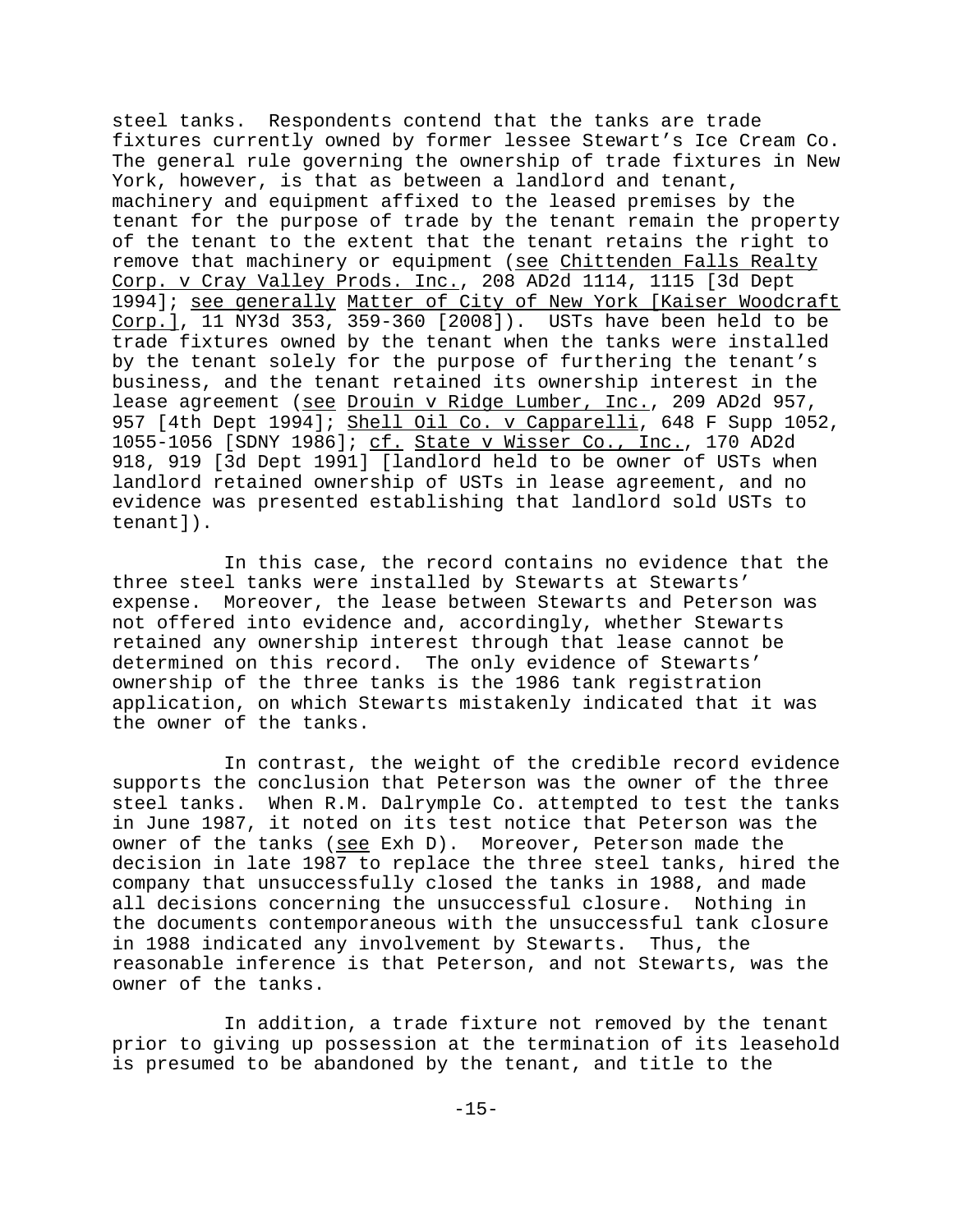abandoned property passes to the landlord (see Modica v Capece, 189 AD2d 860, 861 [2d Dept 1993]; Gristede Bros., Inc. v State, 11 AD2d 580, 580 [3d Dept 1960]; Lewis v Ocean Nav. & Pier Co., 125 NY 341, 350 [1891]). Thus, even assuming that contrary to the weight of evidence, Stewarts was the owner of the three steel tanks, Stewarts abandoned the tanks when it left the premises without removing them and without exercising any further control over them. Accordingly, title to the tanks thereby passed to Peterson.

When Peterson sold the premises, title to the abandoned tanks passed first to respondent H&K and, ultimately, to respondent MFE. Nothing in the chain of title from Peterson to H&K to MFE excepts the abandoned steel tanks from the sale. Thus, as former and current owners of the improperly closed steel tanks, respondents H&K and MFE are strictly liable for the registration, investigation, and proper closure of the tanks during their respective periods of ownership. By failing to comply with the permanent closure requirements, and by failing to maintain the tanks' registration and testing until the tanks are properly closed, respondents violated 6 NYCRR  $613.9(b).$ <sup>3</sup>

# Penalty and Remedial Obligations

For the violations established, Department staff requests that a penalty of \$15,000 be assessed against each respondent in this matter, for a total penalty of \$30,000. In addition, staff seeks various items of remedial relief, including the proper closing of the steel tanks, quarterly sampling of all monitoring wells on site until ground water standards are achieved, and the investigation and potential remediation of the petroleum plume in the vicinity of monitoring well no. 101. Department staff also seeks an order requiring respondent MFE to submit a PBS transfer of ownership form and registration fee for

<sup>&</sup>lt;sup>3</sup> Assuming for the sake of argument that Stewarts was a prior owner of the steel tanks, and assuming without deciding that Stewarts violated the ECL or Navigation Law during the period of that ownership, the circumstance that Stewarts abandoned the tanks would not relieve it of any liability for those violations (see, e.g., State v LVF Realty Co., Inc., 59 AD3d 519, 522-523 [2d Dept], <u>lv denied</u> 12 NY3d 871 [2009]). That Stewarts would additionally be liable to the State under this scenario would not relieve H&K or MFE of liability for their independent violations of the ECL or Navigation Law during the periods of their respective ownership of the same tanks (see, e.g., id. at 523; Matter of White v Regan, 171 AD2d at 200).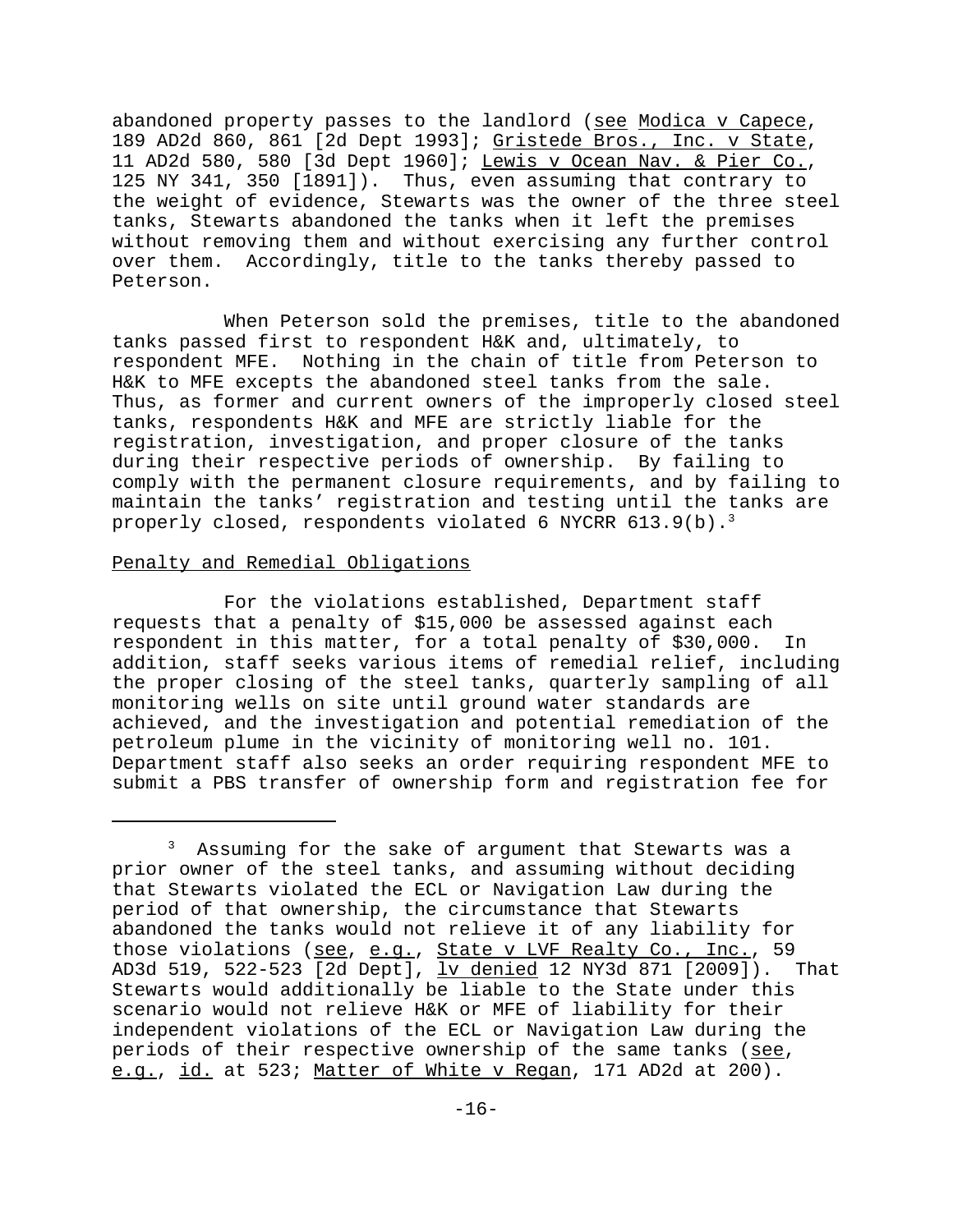the three 4,000 gallon steel USTs.

Navigation Law § 200 authorizes a penalty of \$25,000 per day for any violation of the provisions of article 12 (see Matter of Gasco-Merrick Road Gas Corp., Commissioner's Decision and Order, June 2, 2008, at 3-11 [examining the Commissioner's authority to impose penalties under the Navigation Law]). ECL 71-1929 authorizes the imposition of a penalty for violations of ECL 17-0501 or the regulations adopted pursuant to ECL 17-1001 et seq. in the amount of \$25,000 per day for violations occurring prior to March 16, 2003, and \$37,500 per day for violations occurring after that date.

Several factors are considered to determine the appropriate penalty in any given case: (1) the maximum penalty authorized by statute; (2) the Department's Civil Penalty Policy (see Commissioner Policy DEE-1, June 20, 1990) and, in this case, the Department's Petroleum Bulk Storage Inspection Enforcement Policy (PBS Penalty Schedule, DEC Program Policy DEE-22, May, 21,  $2003$ ; (3) the circumstances of the case; and (4) the penalties imposed after hearing in factually similar cases (see Matter of Alvin Hunt, Commissioner's Decision and Order, July 25, 2006, at 8-9 [2006 WL 2105981]).

Department staff asserts that the penalty sought in this case is modest. I agree. The penalty sought is well below the maximum allowable under the law. For respondent H&K, Department staff calculated the maximum allowable for one ECL violation to be \$107,825,000, and for respondent MFE \$53,962,500 (see Exh 19). Moreover, the proposed penalty is well below the economic benefit each of the respondents enjoyed by delaying the proper closing of the tanks (\$58,752.00 for H&K, \$24,480 for MFE) (see Civil Penalty Policy DEE-1 ¶ C.1). The penalty is also below the average penalty imposed after a hearing under the PBS policy for the failure to permanently close tanks (see DEC Program Policy DEE-22 ¶ V, and PBS Penalty Schedule) and is similar to or below the penalty imposed in other cases (see, e.g., Matter of Peter Schreiber, Acting Commissioner Decision and Order, July 12, 2005 [2005 WL 1650796]; Matter of Donald Zimmerman, Commissioner Order, March 19, 2004 [2004 WL 598992]; Matter of Blank, Blank and Jacobi, Commissioner Order, Feb. 4, 2003 [2003 WL 879140]).

Notwithstanding the modesty of the penalty sought to be imposed by Department staff, respondents argue for a further reduction of the penalty based upon their allegation that Stewarts owned the tanks and that Extra-Mart was responsible for the Boice spill. Respondents also argue that the Department's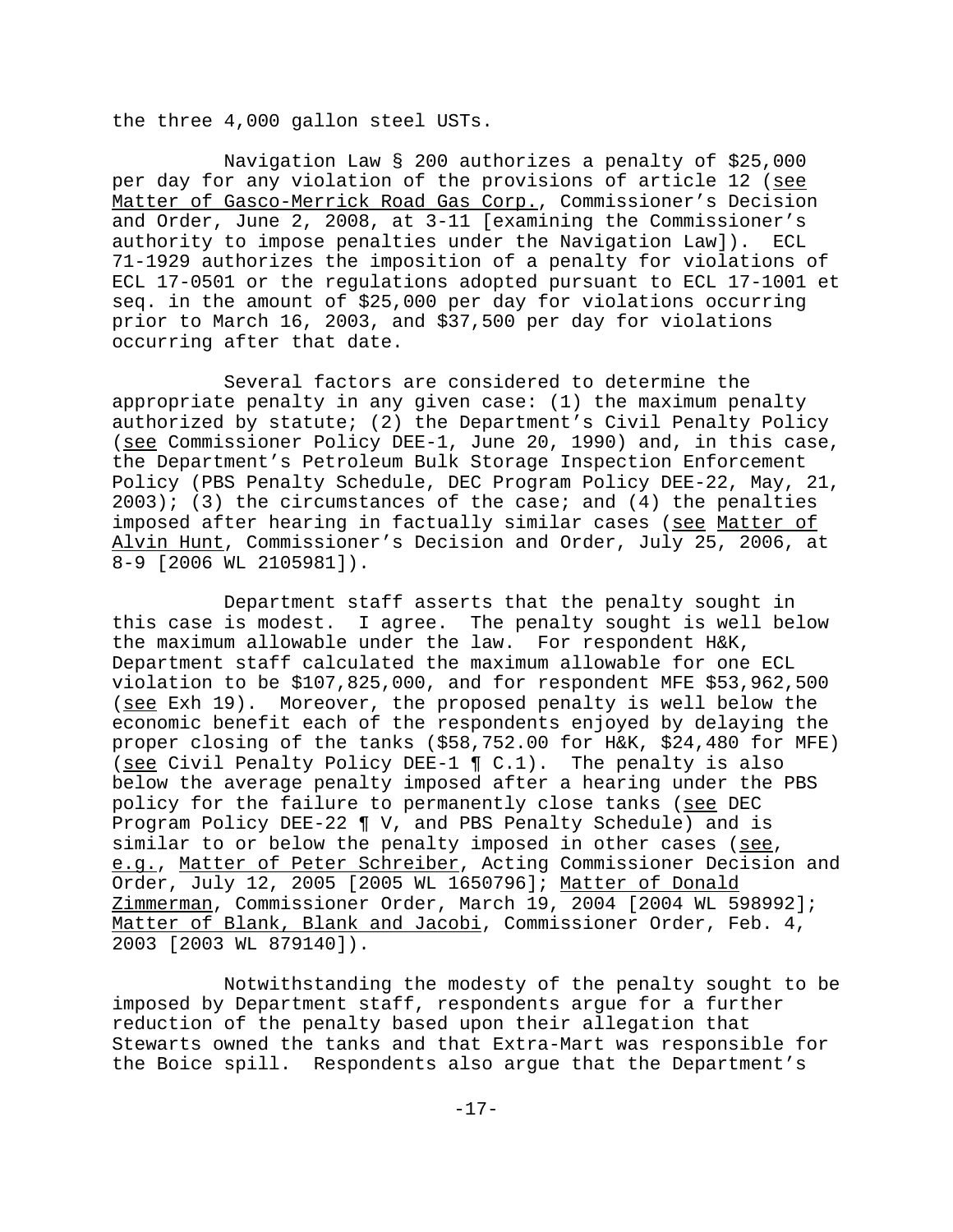conduct in inspecting the tanks, approving their closure, and closing the matter in 1988 warrants elimination of any monetary penalty.

Respondents' arguments are not compelling. As determined above, the record does not support the finding of any liability on the part of Stewarts or Extra-Mart for the violations charged and established in this case. Moreover, neither respondent has been charged with the improper closure of the tanks in 1988. Thus, the Department's involvement in that closure is irrelevant. What is relevant is respondents' conduct after the petroleum discharge and improper tank closure were discovered. In this regard, the Department repeatedly informed respondents of their obligations under the ECL and Navigation Law, and advised respondents concerning the steps required to satisfy those obligations. Although respondents took some steps toward investigation, including occasional sampling of the monitoring wells, they failed to follow through with the remaining investigative and remedial steps the Department has repeatedly indicated are necessary to address the tanks and the petroleum contamination. Respondents' failure to follow the Department's instructions and fulfill their obligations under the law, and their attempt, instead, to blame the Department for their own inaction is not a defense in mitigation of penalty. Therefore, the \$15,000 penalty for each respondent is amply supported by the record in the case.

Finally, the remedial obligations that Department staff seeks to have imposed are necessary and appropriate to address the improper closure of the tanks and the clean up of the petroleum discharge (see, e.g., Navigation Law § 176; ECL 17-1007).

# CONCLUSIONS OF LAW

1. Since August 4, 1998, respondent H&K violated Navigation Law § 173 by discharging petroleum at the facility.

2. Since August 4, 1998, respondent H&K violated Navigation Law § 176 by failing to immediately contain a discharge of petroleum at the facility.

3. Since August 4, 1998, respondent H&K violated ECL 17- 0501 by discharging petroleum into the waters of the State in contravention of water quality standards established at 6 NYCRR 703.5.

4. Since April 30, 2001, respondent H&K violated 6 NYCRR